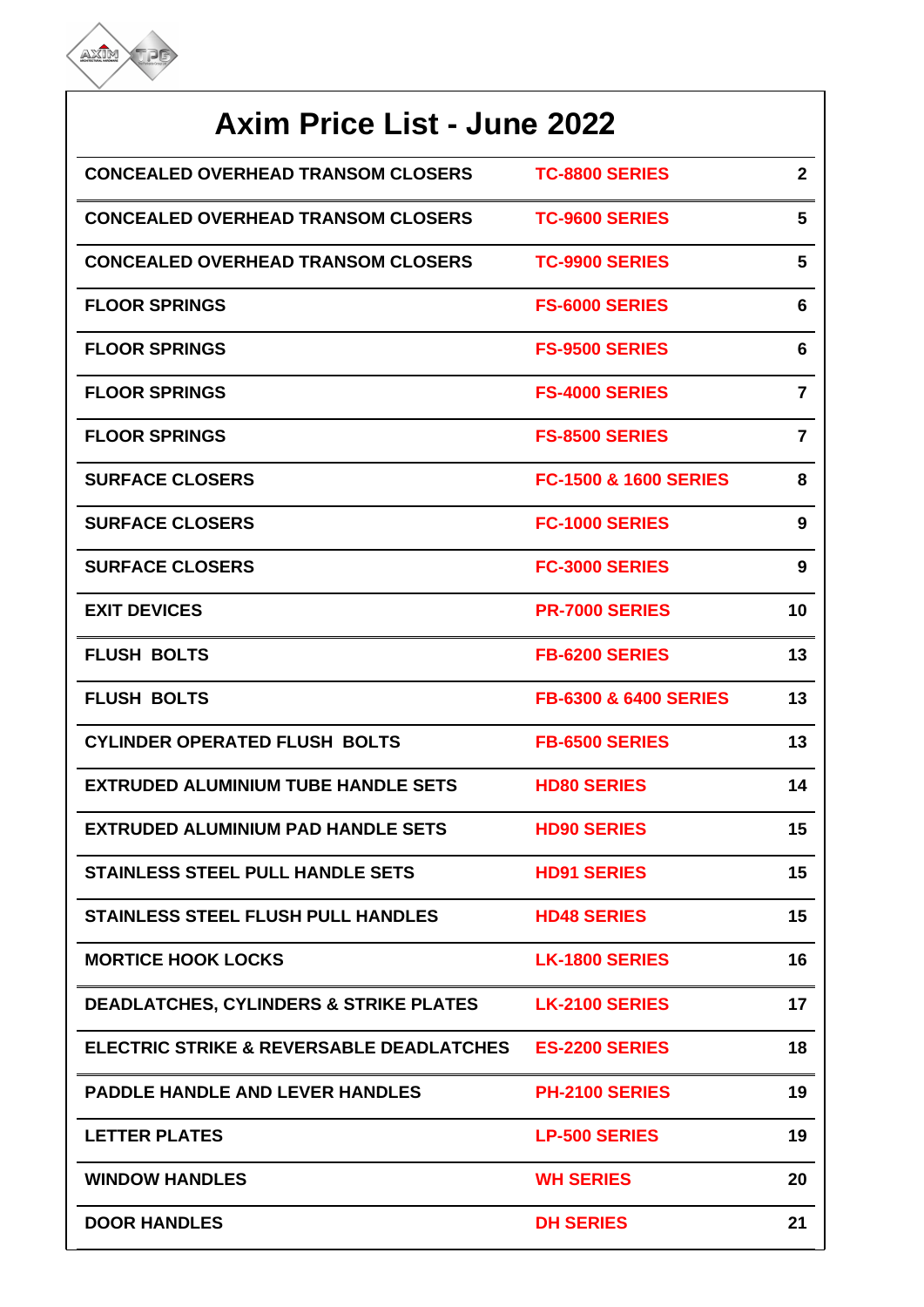

|                                                                                                                                                                                                                                 |                     | Issue: June 2022  |
|---------------------------------------------------------------------------------------------------------------------------------------------------------------------------------------------------------------------------------|---------------------|-------------------|
| <b>TC-8800 SERIES</b>                                                                                                                                                                                                           | <b>Product Code</b> | <b>List Price</b> |
| <b>CONCEALED OVERHEAD</b>                                                                                                                                                                                                       |                     | £                 |
|                                                                                                                                                                                                                                 |                     |                   |
| <b>TRANSOM CLOSERS</b>                                                                                                                                                                                                          |                     |                   |
| <b>BODY UNIT &amp; FIXINGS ONLY INCL 70mm BRACKET (TC-8800-03)</b>                                                                                                                                                              |                     |                   |
| <b>SIZE 1 - NO HOLD OPEN</b>                                                                                                                                                                                                    | TC-8801-00          | 118.82            |
| SIZE 1 - HOLD OPEN 90°                                                                                                                                                                                                          | TC-8801-90          | 118.82            |
| <b>SIZE 2 - NO HOLD OPEN</b>                                                                                                                                                                                                    | TC-8802-00          | 118.82            |
| SIZE 2 - HOLD OPEN 90°                                                                                                                                                                                                          | TC-8802-90          | 118.82            |
| SIZE 2 - HOLD OPEN 105°                                                                                                                                                                                                         | TC-8802-105         | 118.82            |
| SIZE 3 - NO HOLD OPEN                                                                                                                                                                                                           | TC-8803-00          | 118.82            |
| SIZE 3 - HOLD OPEN 90°                                                                                                                                                                                                          | TC-8803-90          | 118.82            |
| <b>DUMMY BODY UNIT</b>                                                                                                                                                                                                          | TC-8800             | 118.82            |
| COMPLETE WITH SIDE LOADING TOP ARM (TC-8800-T13) & BOTTOM PIVOT (TC-8800<br>-02) & 70mm BRACKET (TC-8800-03)                                                                                                                    |                     |                   |
| SIZE 1 NO - HOLD OPEN                                                                                                                                                                                                           | TC-8811-00          | 165.02            |
| SIZE 1 - HOLD OPEN 90°                                                                                                                                                                                                          | TC-8811-90          | 165.02            |
| <b>SIZE 2 - NO HOLD OPEN</b>                                                                                                                                                                                                    | TC-8812-00          | 165.02            |
| <b>SIZE 2 - HOLD OPEN 90°</b>                                                                                                                                                                                                   | TC-8812-90          | 165.02            |
| <b>SIZE 3 - NO HOLD OPEN</b>                                                                                                                                                                                                    | TC-8813-00          | 165.02            |
| SIZE 3 - HOLD OPEN 90°                                                                                                                                                                                                          | TC-8813-90          | 165.02            |
| COMPLETE WITH SIDE LOADING TOP ARM (TC-8800-13 ROUND DOOR STILE) &<br>HEAVY DUTY BOTTOM PIVOT (TC-9500-17) & 65mm BRACKET (TC-8800-12)                                                                                          |                     |                   |
| SIZE 1 - NO HOLD OPEN                                                                                                                                                                                                           | TC-8821-00          | 165.02            |
| SIZE 1 - HOLD OPEN 90°                                                                                                                                                                                                          | TC-8821-90          | 165.02            |
| <b>SIZE 2 - NO HOLD OPEN</b>                                                                                                                                                                                                    | TC-8822-00          | 165.02            |
| SIZE 2 - HOLD OPEN 90°                                                                                                                                                                                                          | TC-8822-90          | 165.02            |
| SIZE 3 - NO HOLD OPEN                                                                                                                                                                                                           | TC-8823-00          | 165.02            |
| <b>SIZE 3 - HOLD OPEN 90°</b>                                                                                                                                                                                                   | TC-8823-90          | 165.02            |
| <b>COMPLETE WITH END LOADING TOP ARM (TC-8800-15 ROUND DOOR STYLE)&amp;</b><br>BOTTOM PIVOT (TC-8800-02) & 65mm BRACKET (TC-8800-12)                                                                                            |                     |                   |
| SIZE 1 - NO HOLD OPEN                                                                                                                                                                                                           | TC-8831-00          | 165.02            |
| SIZE 1 - HOLD OPEN 90°                                                                                                                                                                                                          | TC-8831-90          | 165.02            |
| <b>SIZE 2 - NO HOLD OPEN</b>                                                                                                                                                                                                    | TC-8832-00          | 165.02            |
| SIZE 2 - HOLD OPEN 90°                                                                                                                                                                                                          | TC-8832-90          | 165.02            |
| <b>SIZE 3 - NO HOLD OPEN</b>                                                                                                                                                                                                    | TC-8833-00          | 165.02            |
| SIZE 3 - HOLD OPEN 90°                                                                                                                                                                                                          | TC-8833-90          | 165.02            |
| * NOTE: PRODUCTS SHOWN ASTERISKED DENOTE ITEMS NOT GENERALLY HELD IN STOCK AND MAY BE SUBJECT TO<br>SPECIAL ORDER AND DELIVERY. PRODUCTS IN GREEN ARE OBSOLETE AND WILL NOT BE AVAILABLE ONCE REMAINING<br><b>STOCK IS GONE</b> |                     |                   |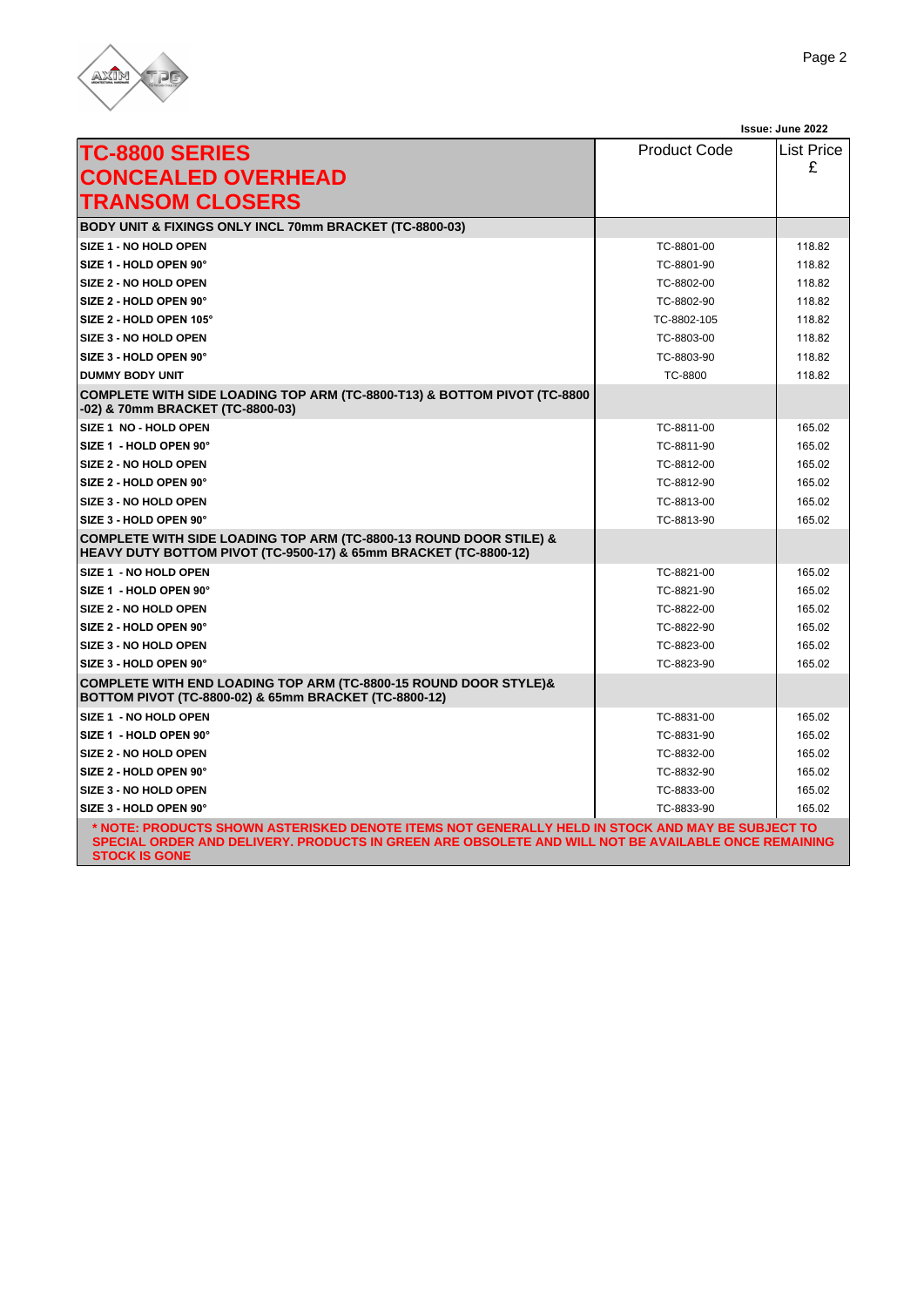

|                                                                                                                                                                                                                                 |                     | Issue: June 2022  |
|---------------------------------------------------------------------------------------------------------------------------------------------------------------------------------------------------------------------------------|---------------------|-------------------|
| <b>TC-8800 SERIES</b>                                                                                                                                                                                                           | <b>Product Code</b> | <b>List Price</b> |
| <b>CONCEALED OVERHEAD</b>                                                                                                                                                                                                       |                     | £                 |
|                                                                                                                                                                                                                                 |                     |                   |
| <b>TRANSOM CLOSERS</b>                                                                                                                                                                                                          |                     |                   |
| BODY UNIT & FIXINGS ONLY. WITH 5mm EXTENDED SPINDLE INCL 70mm BRACKET<br>(TC-8800-03)                                                                                                                                           |                     |                   |
| SIZE 1 - NO HOLD OPEN                                                                                                                                                                                                           | TC-8801-0005        | 133.34            |
| SIZE 1 - HOLD OPEN 90°                                                                                                                                                                                                          | TC-8801-9005        | 133.34            |
| SIZE 2 - NO HOLD OPEN                                                                                                                                                                                                           | TC-8802-0005        | 133.34            |
| SIZE 2 - HOLD OPEN 90°                                                                                                                                                                                                          | TC-8802-9005        | 133.34            |
| SIZE 3 - NO HOLD OPEN                                                                                                                                                                                                           | TC-8803-0005        | 133.34            |
| SIZE 3 - HOLD OPEN 90°                                                                                                                                                                                                          | TC-8803-9005        | 133.34            |
| <b>DUMMY BODY UNIT</b>                                                                                                                                                                                                          | TC-8805             | 133.34            |
| BODY UNIT & FIXINGS ONLY, WITH 10mm EXTENDED SPINDLE INCL 70mm<br><b>BRACKET (TC-8800-03)</b>                                                                                                                                   |                     |                   |
| SIZE 1 - NO HOLD OPEN                                                                                                                                                                                                           | TC-8801-0010        | 133.34            |
| SIZE 1 - HOLD OPEN 90°                                                                                                                                                                                                          | TC-8801-9010        | 133.34            |
| SIZE 2 - NO HOLD OPEN                                                                                                                                                                                                           | TC-8802-0010        | 133.34            |
| SIZE 2 - HOLD OPEN 90°                                                                                                                                                                                                          | TC-8802-9010        | 133.34            |
| SIZE 2 - HOLD OPEN 90° 10" EXT                                                                                                                                                                                                  | TC-8802-9010-R      | 142.58            |
| SIZE 3 - NO HOLD OPEN                                                                                                                                                                                                           | TC-8803-0010        | 133.34            |
| SIZE 3 - HOLD OPEN 90°                                                                                                                                                                                                          | TC-8803-9010        | 133.34            |
| <b>DUMMY BODY UNIT</b>                                                                                                                                                                                                          | TC-8810             | 133.34            |
| BODY UNIT & FIXINGS ONLY. WITH 15mm EXTENDED SPINDLE INCL 70mm<br><b>BRACKET (TC-8800-03)</b>                                                                                                                                   |                     |                   |
| SIZE 1 - NO HOLD OPEN                                                                                                                                                                                                           | TC-8801-0015        | 161.07            |
| SIZE 1 - HOLD OPEN 90°                                                                                                                                                                                                          | TC-8801-9015        | 161.07            |
| SIZE 2 - NO HOLD OPEN                                                                                                                                                                                                           | TC-8802-0015        | 161.07            |
| SIZE 2 - HOLD OPEN 90°                                                                                                                                                                                                          | TC-8802-9015        | 161.07            |
| SIZE 3 - NO HOLD OPEN                                                                                                                                                                                                           | TC-8803-0015        | 161.07            |
| SIZE 3 - HOLD OPEN 90°                                                                                                                                                                                                          | TC-8803-9015        | 161.07            |
| <b>DUMMY BODY UNIT</b>                                                                                                                                                                                                          | TC-8815             | 161.07            |
| <b>COMPLETE WITH 15mm EXTENDED SPINDLE CONCEALED OVERHEAD TRANSOM</b><br>CLOSER WITH END LOADING TOP ARM (TC-8800-15) BOTTOM PIVOT (TC-9500-17) &<br>70mm BRACKET (TC-8800-03)                                                  |                     |                   |
| SIZE 1 - NO HOLD OPEN                                                                                                                                                                                                           | TC-8841-00          | 207.26            |
| SIZE 1 - HOLD OPEN 90°                                                                                                                                                                                                          | TC-8841-90          | 207.26            |
| SIZE 2 - NO HOLD OPEN                                                                                                                                                                                                           | TC-8842-00          | 207.26            |
| SIZE 2 - HOLD OPEN 90°                                                                                                                                                                                                          | TC-8842-90          | 207.26            |
| SIZE 3 - NO HOLD OPEN                                                                                                                                                                                                           | TC-8843-00          | 207.26            |
| SIZE 3 - HOLD OPEN 90°                                                                                                                                                                                                          | TC-8843-90          | 207.26            |
| * NOTE: PRODUCTS SHOWN ASTERISKED DENOTE ITEMS NOT GENERALLY HELD IN STOCK AND MAY BE SUBJECT TO<br>SPECIAL ORDER AND DELIVERY. PRODUCTS IN GREEN ARE OBSOLETE AND WILL NOT BE AVAILABLE ONCE REMAINING<br><b>STOCK IS GONE</b> |                     |                   |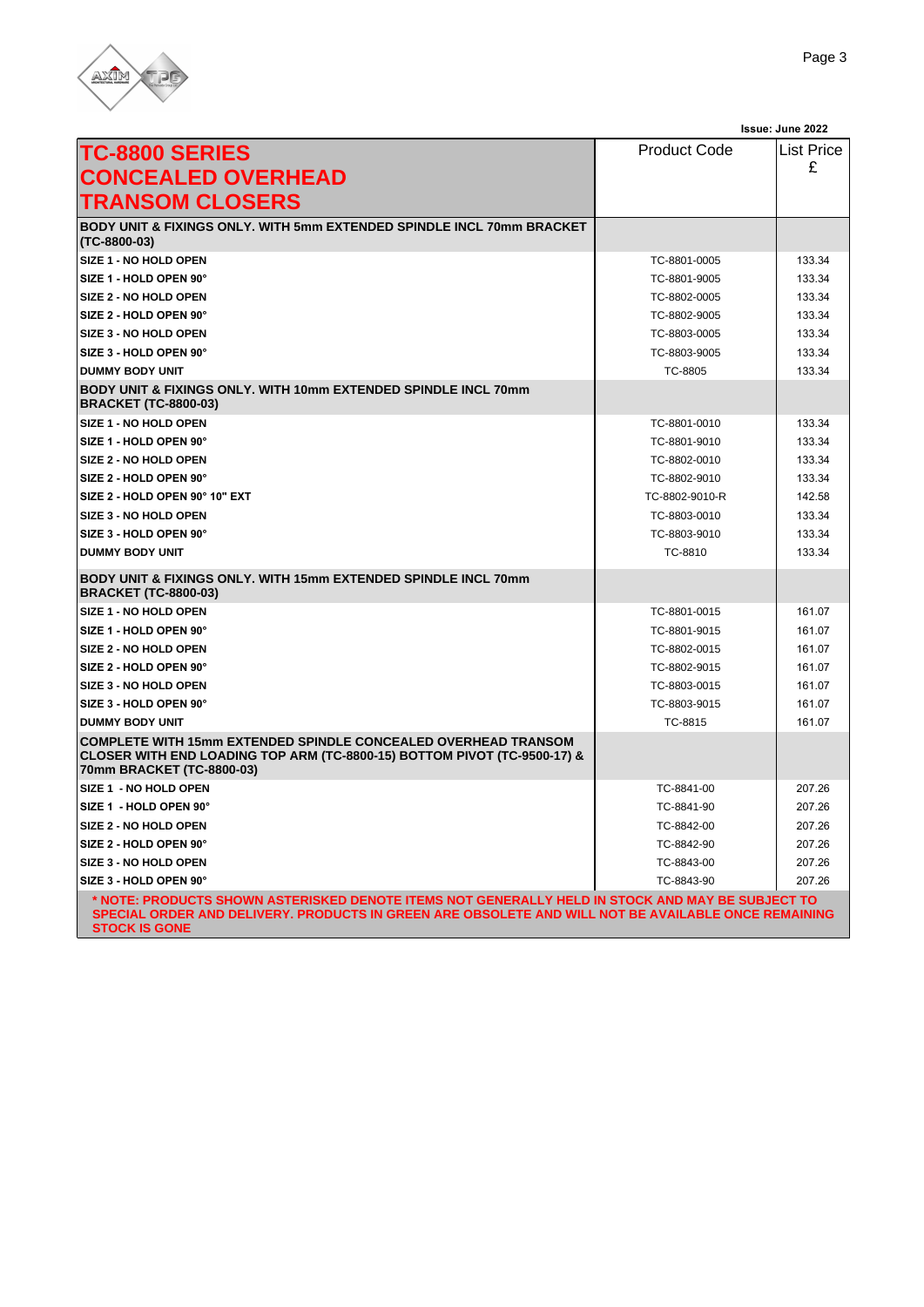

|                                                                 |                        |                     | Issue: June 2022 |
|-----------------------------------------------------------------|------------------------|---------------------|------------------|
| <b>TC-8800 SERIES</b><br><b>CONCEALED OVERHEAD</b>              |                        | <b>Product Code</b> | List Price<br>£  |
| <b>TRANSOM CLOSERS</b>                                          |                        |                     |                  |
| <b>STANDARD SIDE LOADING TOP ARM &amp; CHANNEL</b>              |                        | TC-8800-T13         | 30.37            |
| <b>SIDE LOADING TOP ARM &amp; CHANNEL (ROUND DOOR</b><br>STILE) |                        | TC-8800-13          | 30.37            |
| SIDE LOADING TOP ARM & CHANNEL (NARROW DOOR<br>RAIL)            |                        | TC-8800-01          | 30.37            |
| END LOADING TOP ARM, CHANNEL & 5mm SHIM BAR                     |                        | TC-8800-15          | 30.37            |
| <b>OFFSET TOP ARM &amp; CHANNEL</b>                             |                        | TC-8800-18          | 47.53            |
| STANDARD TOP LOADING BOTTOM PIVOT ASSEMBLY                      |                        | TC-8800-02          | 15.84            |
| HEAVY DUTY TOP LOAD BOTTOM PIVOT ASSEMBLY                       |                        | TC-9500-17          | 15.84            |
| <b>END LOADING BOTTOM PIVOT ASSEMBLY</b>                        |                        | TC-8800-14          | 16.76            |
| TOP PIVOT INSERT (NARROW DOOR RAIL)                             |                        | TC-8800-24          | 55.45            |
| 'A' KIT, JAMB/HEADER BAR BRACKET                                |                        | TC-8800-03          | 7.25             |
| 'C' KIT, 5mm SPACER SHIM BAR                                    |                        | TC-8800-05          | 4.62             |
| 'G' KIT, 65mm PIVOT POINT BRACKET                               |                        | TC-8800-12          | 7.25             |
| 'AL' KIT CLOSER BRACKET SET                                     |                        | TC-8800-23          | 9.90             |
| <b>END LOAD KIT</b>                                             |                        | TC-8800-16          | 96.39            |
| <b>SIDE LOAD KIT</b>                                            |                        | TC-8800-19          | 96.39            |
| <b>AXIM TAG PLATES</b>                                          |                        |                     |                  |
| FLAT (PACK QTY 10)                                              | <b>BRONZE</b>          |                     |                  |
| FLAT (PACK QTY 10)                                              | <b>MILL</b>            | TC-8800-08          | 14.53            |
| <b>M5/M6 CRANKED SPANNER (PACK QTY 10)</b>                      |                        | TC-8800-10          | 14.53            |
| <b>SCREW PACKS</b>                                              | TC-8800 SCREW PACK     | TC-8800-AK          | 5.08             |
|                                                                 | TC-8800-13 SCREW PACK  | TC-8800-13-AK       | 8.59             |
|                                                                 | TC-8800-14 SCREW PACK  | TC-8800-14-AK       | 4.62             |
|                                                                 | TC-8800-15 SCREW PACK  | TC-8800-15-AK       | 8.59             |
|                                                                 | TC-8800-T13 SCREW PACK | TC-8800-T13-AK      | 8.59             |
|                                                                 | TC-9500-17 SCREW PACK  | TC-9500-17-AK       | 4.62             |

**\* NOTE: PRODUCTS SHOWN ASTERISKED DENOTE ITEMS NOT GENERALLY HELD IN STOCK AND MAY BE SUBJECT TO SPECIAL ORDER AND DELIVERY. PRODUCTS IN GREEN ARE OBSOLETE AND WILL NOT BE AVAILABLE ONCE REMAINING STOCK IS GONE**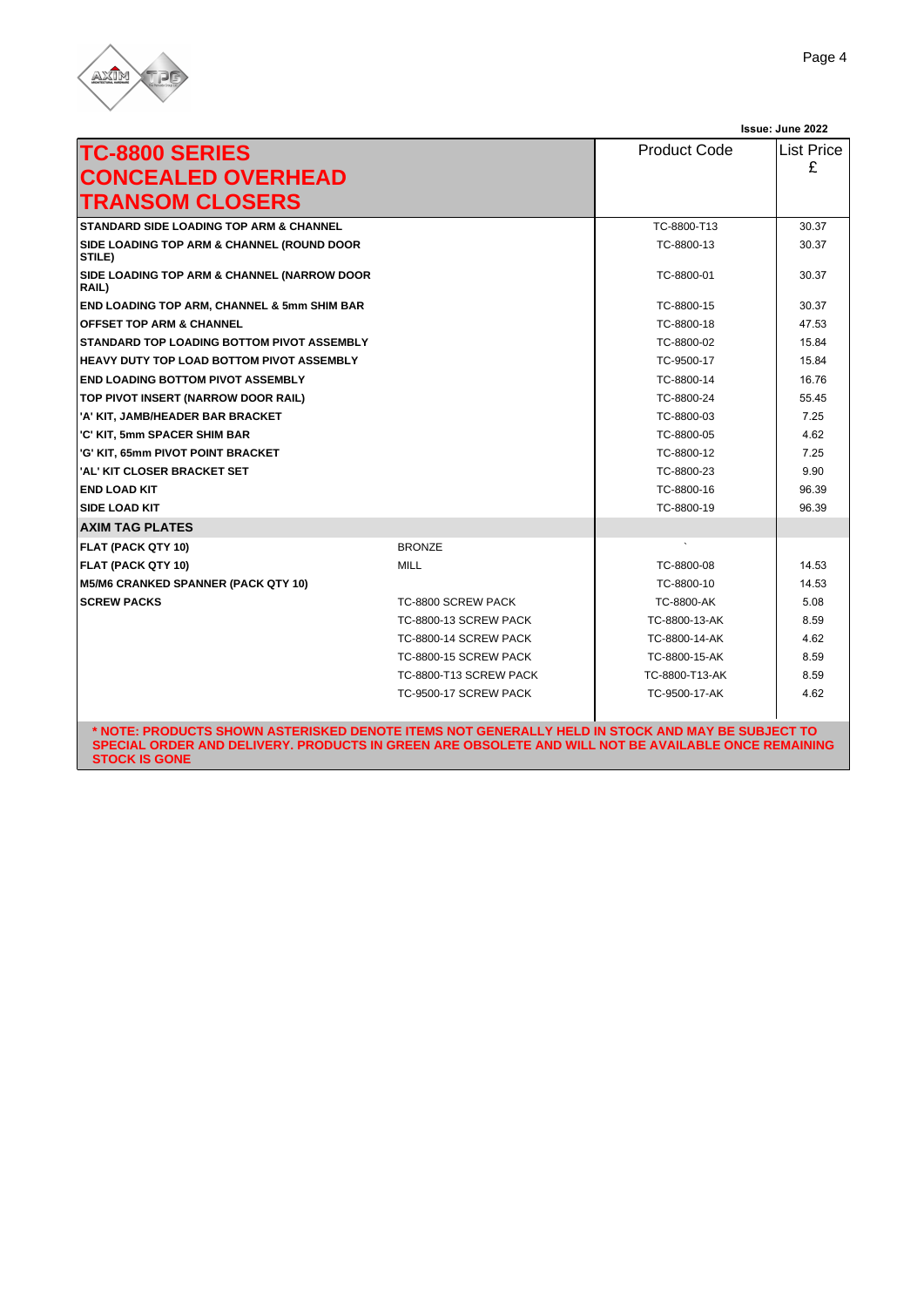

|                                                                                                                                                                                                                                  |                     | Issue: June 2022  |
|----------------------------------------------------------------------------------------------------------------------------------------------------------------------------------------------------------------------------------|---------------------|-------------------|
| <b>TC-9600 SERIES</b>                                                                                                                                                                                                            | <b>Product Code</b> | List Price        |
| <b>CONCEALED OVERHEAD</b>                                                                                                                                                                                                        |                     | £                 |
| <b>TRANSOM CLOSERS</b>                                                                                                                                                                                                           |                     |                   |
|                                                                                                                                                                                                                                  |                     |                   |
| <b>BODY UNIT &amp; FIXINGS ONLY</b>                                                                                                                                                                                              |                     |                   |
| SIZE 1 - NO HOLD OPEN                                                                                                                                                                                                            | TC-9601-00-E        | 124.22            |
| SIZE 1 - HOLD OPEN                                                                                                                                                                                                               | TC-9601-90-E        | 124.22            |
| SIZE 2 - NO HOLD OPEN                                                                                                                                                                                                            | TC-9602-00-E        | 124.22            |
| SIZE 2 - HOLD OPEN                                                                                                                                                                                                               | TC-9602-90-E        | 124.22            |
| SIZE 3 - NO HOLD OPEN                                                                                                                                                                                                            | TC-9603-00-E        | 124.22            |
| SIZE 3 - HOLD OPEN                                                                                                                                                                                                               | TC-9603-90-E        | 124 22            |
| <b>DUMMY BODY UNIT</b>                                                                                                                                                                                                           | TC-9600-E           | 124.22            |
| <b>TC-9900 SERIES</b>                                                                                                                                                                                                            | <b>Product Code</b> | <b>List Price</b> |
| <b>CONCEALED OVERHEAD</b>                                                                                                                                                                                                        |                     | £                 |
| <b>TRANSOM CLOSERS</b>                                                                                                                                                                                                           |                     |                   |
| <b>BODY UNIT &amp; FIXINGS ONLY</b>                                                                                                                                                                                              |                     |                   |
| SIZE 1 - NO HOLD OPEN                                                                                                                                                                                                            | TC-9901-00          | 138.60            |
| SIZE 1 - HOLD OPEN                                                                                                                                                                                                               | TC-9901-90          | 138.60            |
| <b>SIZE 2 - NO HOLD OPEN</b>                                                                                                                                                                                                     | TC-9902-00          | 138.60            |
| SIZE 2 - HOLD OPEN                                                                                                                                                                                                               | TC-9902-90          | 138.60            |
| SIZE 3 - NO HOLD OPEN                                                                                                                                                                                                            | TC-9903-00          | 138.60            |
| SIZE 3 - HOLD OPEN                                                                                                                                                                                                               | TC-9903-90          | 138.50            |
| <b>ADJUSTABLE POWER - NO HOLD OPEN</b>                                                                                                                                                                                           | TC-9900-ADJ-00      | 147.75            |
| <b>ADJUSTABLE POWER - HOLD OPEN</b>                                                                                                                                                                                              | TC-9900-ADJ-90      | 147.75            |
| <b>DUMMY BODY UNIT</b>                                                                                                                                                                                                           | TC-9900             | 138.60            |
| <b>SPACER BAR</b>                                                                                                                                                                                                                | TC-9900-03          | 8.52              |
| <b>CLOSER BRACKET SET</b>                                                                                                                                                                                                        | TC-9900-23          | 15.70             |
| NOTE: PRODUCTS SHOWN ASTERISKED DENOTE ITEMS NOT GENERALLY HELD IN STOCK AND MAY BE SUBJECT TO **<br>SPECIAL ORDER AND DELIVERY. PRODUCTS IN GREEN ARE OBSOLETE AND WILL NOT BE AVAILABLE ONCE REMAINING<br><b>STOCK IS GONE</b> |                     |                   |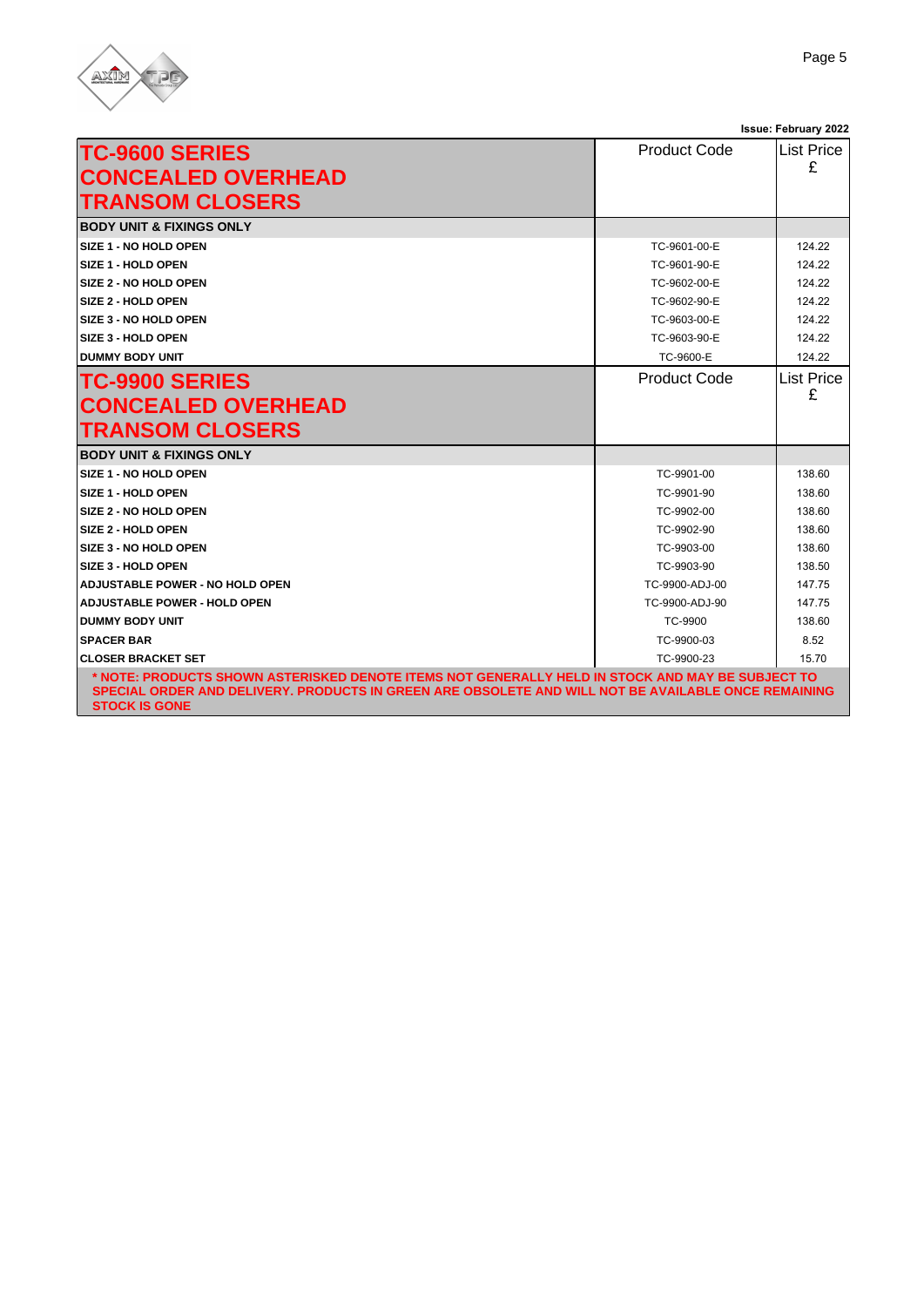

| <b>FS-6000 SERIES</b><br><b>FLOOR SPRINGS</b>                                                                                                                                                                                   | <b>Product Code</b> | <b>List Price</b><br>£ |
|---------------------------------------------------------------------------------------------------------------------------------------------------------------------------------------------------------------------------------|---------------------|------------------------|
|                                                                                                                                                                                                                                 |                     |                        |
| <b>FLOOR SPRING AND CEMENT BOX ONLY WITHOUT SPINDLE INSERT</b>                                                                                                                                                                  |                     |                        |
| SIZE 2 - NO HOLD OPEN                                                                                                                                                                                                           | FS-6002-00-NS       | 235.67                 |
| <b>SIZE 2 - HOLD OPEN</b>                                                                                                                                                                                                       | FS-6002-90-NS       | 235.67                 |
| <b>DOOR STRAP TO SUIT AXIM SPINDLES</b>                                                                                                                                                                                         |                     |                        |
| DOOR STRAP, SINGLE/DOUBLE ACTION, CENTRE HUNG                                                                                                                                                                                   | FS-6000-13F         | 24.94                  |
| <b>TOP CENTRES</b>                                                                                                                                                                                                              |                     |                        |
| RETRACTABLE, SINGLE/DOUBLE ACTION, CENTRE HUNG                                                                                                                                                                                  | FS-4000-0114        | 24.94                  |
| CENTRE HUNG, RETRACTABLE TOP CENTRE (HEAVY DUTY)                                                                                                                                                                                |                     |                        |
| <b>FRAME PART (INCLUDING FACE PLATE)</b>                                                                                                                                                                                        | FS-6000-0114        | 29.11                  |
| <b>DOOR PART</b>                                                                                                                                                                                                                | FS-6000-0115        | 26.34                  |
| DOOR PART (A.G. RAIL)                                                                                                                                                                                                           | FS-7525-12          | 26.41                  |
| <b>TOP INSERT PIVIOT CENTRE</b>                                                                                                                                                                                                 | FS-7525-12-M        | 26.41                  |
| <b>COVER PLATES</b>                                                                                                                                                                                                             |                     |                        |
| <b>STAINLESS STEEL (58mm PIVOT POINT)</b>                                                                                                                                                                                       | FS-6000-0158        | 29.11                  |
| SPINDLE INSERTS FOR USE WITH THE FS-6000-NS & FS-9500-NS TYPE<br><b>FLOORSPRINGS</b>                                                                                                                                            |                     |                        |
| <b>AXIM STANDARD SPINDLE</b>                                                                                                                                                                                                    | FS-6000-STD         | 90.12                  |
| <b>AXIM 12.5mm SPINDLE</b>                                                                                                                                                                                                      | FS-6000-125         | $90.12*$               |
| <b>AXIM 20mm SPINDLE</b>                                                                                                                                                                                                        | FS-6000-200         | 107.61 *               |
| <b>SPEEDY</b>                                                                                                                                                                                                                   | FS-6000-SP          | 90.12                  |
| <b>FS-9500 SERIES</b>                                                                                                                                                                                                           | <b>Product Code</b> | List Price<br>£        |
| <b>FLOOR SPRINGS</b>                                                                                                                                                                                                            |                     |                        |
| FLOOR SPRING (NO SPINDLE), CEMENT BOX & COVER PLATE ONLY. (A SPINDLE<br><b>WILL ALSO NEED TO BE ORDERED)</b>                                                                                                                    |                     |                        |
| SIZE 2 - NO HOLD OPEN                                                                                                                                                                                                           | FS-9502-00-NS       | 554.47                 |
| <b>SIZE 2 - HOLD OPEN</b>                                                                                                                                                                                                       | FS-9502-90-NS       | 554.47                 |
| * NOTE: PRODUCTS SHOWN ASTERISKED DENOTE ITEMS NOT GENERALLY HELD IN STOCK AND MAY BE SUBJECT TO<br>SPECIAL ORDER AND DELIVERY. PRODUCTS IN GREEN ARE OBSOLETE AND WILL NOT BE AVAILABLE ONCE REMAINING<br><b>STOCK IS GONE</b> |                     |                        |

**Issue: June 2022**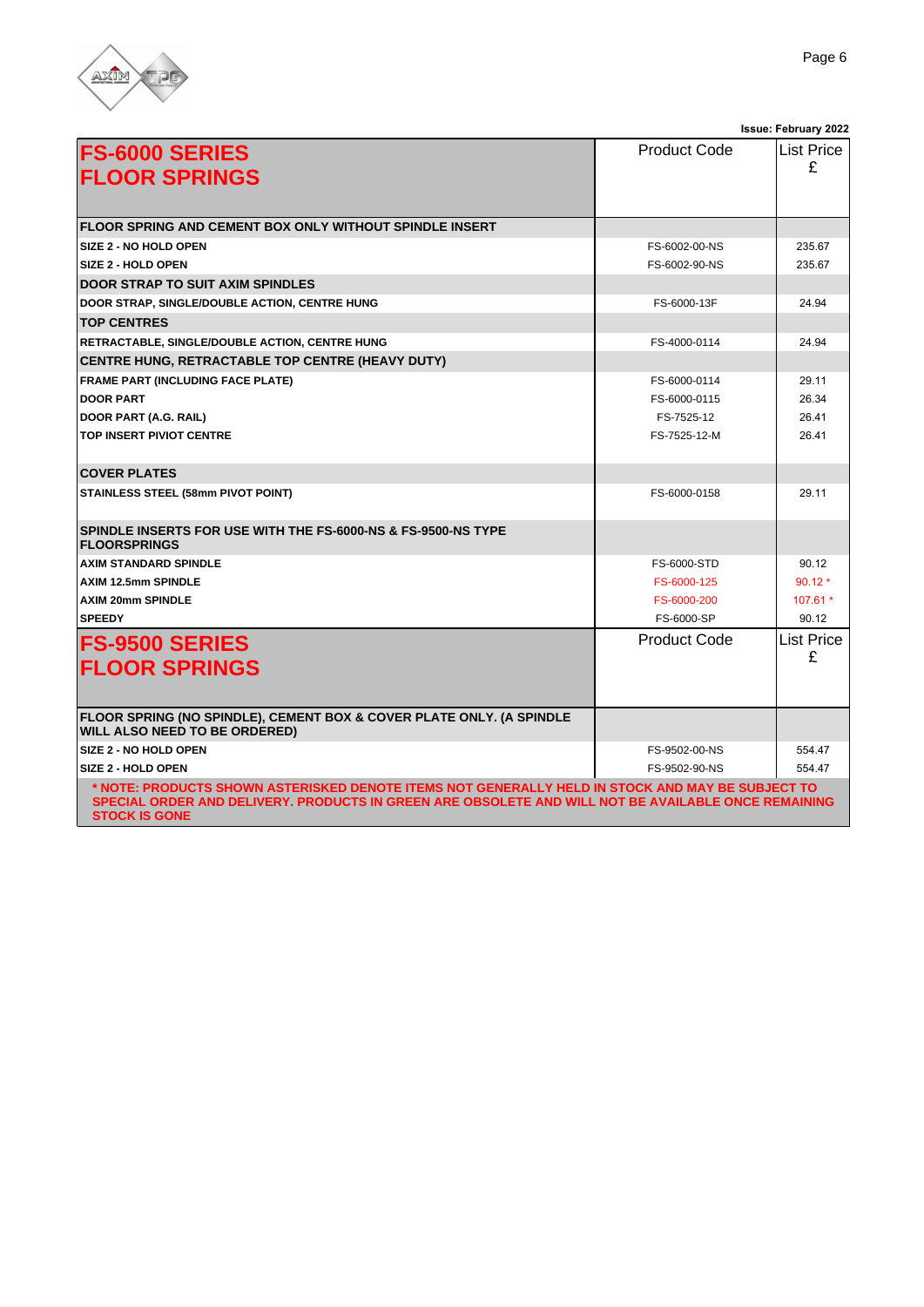

|                                                                                                                                                                                                                                  |                     | Issue: June 2022       |
|----------------------------------------------------------------------------------------------------------------------------------------------------------------------------------------------------------------------------------|---------------------|------------------------|
| <b>FS-4000 SERIES</b><br><b>FLOOR SPRINGS</b>                                                                                                                                                                                    | <b>Product Code</b> | List Price<br>£        |
| <b>FLOOR SPRING &amp; CEMENT BOX ONLY WITHOUT SPINDLE INSERT</b>                                                                                                                                                                 |                     |                        |
| SIZE 1 - NO HOLD OPEN                                                                                                                                                                                                            | FS-4001-00-NS       | 220.40                 |
| SIZE 1 - HOLD OPEN                                                                                                                                                                                                               | FS-4001-90-NS       | 220.40                 |
| <b>SIZE 2 - NO HOLD OPEN</b>                                                                                                                                                                                                     | FS-4002-00-NS       | 220.40                 |
| SIZE 2 - HOLD OPEN                                                                                                                                                                                                               | FS-4002-90-NS       | 220.40                 |
| <b>DOOR STRAP TO SUIT AXIM SPINDLES</b>                                                                                                                                                                                          |                     |                        |
| DOOR STRAP SINGLE/DOUBLE ACTION, CENTRE HUNG                                                                                                                                                                                     | FS-6000-13F         | 24.94                  |
| RETRACTABLE TOP CENTRE PIVOT, SINGLE/DOUBLE<br><b>ACTION</b>                                                                                                                                                                     | FS-4000-0114        | 24.94                  |
| CENTRE HUNG, RETRACTABLE TOP CENTRE PIVOT (HEAVY DUTY)                                                                                                                                                                           |                     |                        |
| <b>FRAME PART (INCLUDING FACE PLATE)</b>                                                                                                                                                                                         | FS-6000-0114        | 29.11                  |
| <b>DOOR PART</b>                                                                                                                                                                                                                 | FS-6000-0115        | 26.34                  |
| DOOR PART (A.G. RAIL)                                                                                                                                                                                                            | FS-7525-12          | 26.41                  |
| <b>TOP INSERT PIVIOT CENTRE</b>                                                                                                                                                                                                  | FS-7525-12-M        | 26.41                  |
| <b>COVERPLATES:-</b>                                                                                                                                                                                                             |                     |                        |
| <b>STAINLESS STEEL</b>                                                                                                                                                                                                           | FS-4000-01          | 29.11                  |
| SPINDLE INSERTS FOR USE WITH THE FS-4000-NS TYPE FLOORSPRINGS                                                                                                                                                                    |                     |                        |
| <b>AXIM STANDARD SPINDLE</b>                                                                                                                                                                                                     | FS-6000-STD         | 90.12                  |
| <b>AXIM 12.5mm SPINDLE</b>                                                                                                                                                                                                       | FS-6000-125         | $90.12*$               |
| <b>AXIM 20mm SPINDLE</b>                                                                                                                                                                                                         | FS-6000-200         | 107.61 *               |
| <b>SPEEDY</b>                                                                                                                                                                                                                    | FS-6000-SP          | 90.12                  |
| <b>FS-8500 SERIES</b><br><b>FLOOR SPRINGS</b>                                                                                                                                                                                    | <b>Product Code</b> | <b>List Price</b><br>£ |
| <b>COVERPLATE S/STEEL REYNAERS</b>                                                                                                                                                                                               |                     |                        |
| <b>FLOOR SPRING COMPLETE WITH CEMENT BOX, FIXED RECTANGULAR SPINDLE,</b><br><b>DOOR STRAP, RETRACTABLE TOP CENTRE PIVOT &amp; STAINLESS STEEL COVER</b><br><b>PLATE</b>                                                          |                     |                        |
| SIZE 1 - NO HOLD OPEN                                                                                                                                                                                                            | FS-8511-00          | 235.67 *               |
| SIZE 2 - NO HOLD OPEN                                                                                                                                                                                                            | FS-8512-00          | 235.67                 |
| <b>SIZE 2 - HOLD OPEN</b>                                                                                                                                                                                                        | FS-8512-90          | 235.67                 |
| NOTE: PRODUCTS SHOWN ASTERISKED DENOTE ITEMS NOT GENERALLY HELD IN STOCK AND MAY BE SUBJECT TO **<br>SPECIAL ORDER AND DELIVERY. PRODUCTS IN GREEN ARE OBSOLETE AND WILL NOT BE AVAILABLE ONCE REMAINING<br><b>STOCK IS GONE</b> |                     |                        |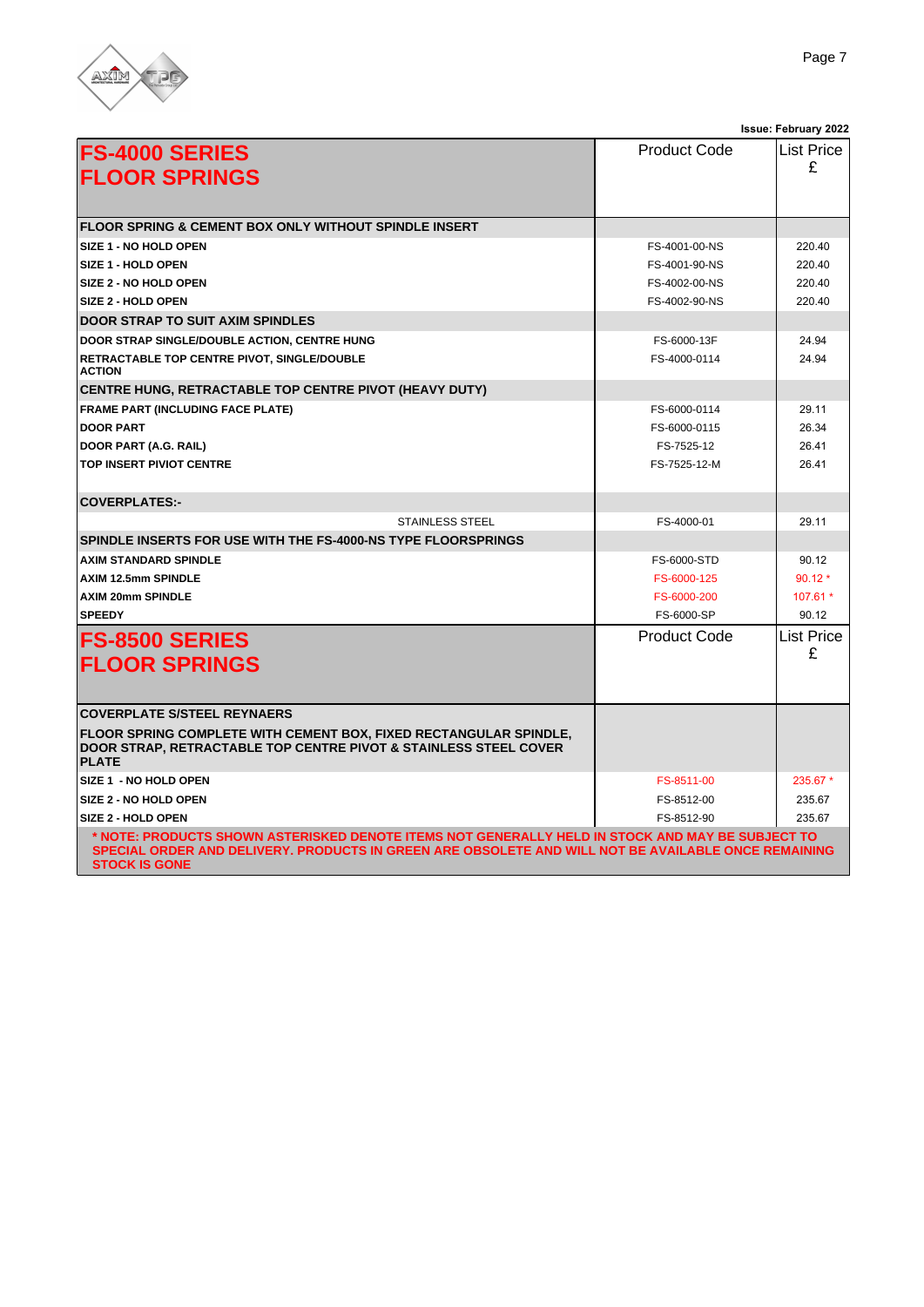

|                                                                                                                                                                                                                                 |                   |                      | Issue: June 2022 |
|---------------------------------------------------------------------------------------------------------------------------------------------------------------------------------------------------------------------------------|-------------------|----------------------|------------------|
| <b>FC-1500 &amp; 1600 SERIES</b><br><b>SURFACE CLOSERS</b>                                                                                                                                                                      |                   | <b>Product Code</b>  | List Price<br>£  |
| MULTISTRENGTH SURFACE MOUNTED DOOR CLOSER, SUPPLIED WITH PARALLEL<br><b>BRACKET. WITH ADJUSTABLE BACKCHECK ( POWER SIZE 2 - 5):</b>                                                                                             |                   |                      |                  |
|                                                                                                                                                                                                                                 | <b>SILVER</b>     | FC-1500-BC-AL        | 173.28           |
|                                                                                                                                                                                                                                 | <b>BRONZE</b>     | FC-1500-BC-DU        | 173.28           |
|                                                                                                                                                                                                                                 | <b>WHITE</b>      | FC-1500-BC-WT        | 173.28           |
| <b>WITH ADJUSTABLE DELAYED ACTION:</b>                                                                                                                                                                                          |                   |                      |                  |
|                                                                                                                                                                                                                                 | <b>SILVER</b>     | <b>FC-1500-DA-AL</b> | 173.28 *         |
| <b>BODY UNIT &amp; FIXINGS ONLY</b>                                                                                                                                                                                             |                   |                      |                  |
|                                                                                                                                                                                                                                 |                   | FC-1500-BODY-ONLY    | 151.81           |
| <b>WITH ADJUSTABLE BACKCHECK (POWER SIZE 1 - 6):</b>                                                                                                                                                                            |                   |                      |                  |
|                                                                                                                                                                                                                                 | <b>SILVER</b>     | FC-1600-BC-AL        | 182.98           |
| <b>EXTRA PARALLEL BRACKET</b>                                                                                                                                                                                                   |                   |                      |                  |
|                                                                                                                                                                                                                                 | <b>SILVER</b>     | <b>FC-525-AL</b>     | $10.39*$         |
| <b>REPLACEMENT MAIN ARM</b>                                                                                                                                                                                                     | <b>SILVER</b>     | <b>FC-520-AL</b>     | 18.02            |
| <b>REPLACEMENT FORE ARM</b>                                                                                                                                                                                                     | <b>SILVER</b>     | <b>FC-521-AL</b>     | 18.02            |
| <b>REPLACEMENT SLIP PLATE</b>                                                                                                                                                                                                   | <b>SILVER</b>     | FC-1500-SP-AL        | 18.02            |
| <b>FLAT DROP BRACKET</b>                                                                                                                                                                                                        |                   |                      |                  |
|                                                                                                                                                                                                                                 | <b>SILVER</b>     | FC-1507-AL           | 40.19            |
|                                                                                                                                                                                                                                 | SILVER (MODIFIED) | FC-1507-AL-MODIFIED  | 51.50            |
| <b>MOUNTING BRACKET</b>                                                                                                                                                                                                         |                   |                      |                  |
|                                                                                                                                                                                                                                 | <b>SILVER</b>     | FC-1500-15-AL        | 30.37            |
| <b>PACKING BLOCK</b>                                                                                                                                                                                                            |                   |                      |                  |
|                                                                                                                                                                                                                                 | <b>SILVER</b>     | FC-1500-16-AL        | 19.40            |
| <b>HOLD OPEN ARM, FRICTION TYPE</b>                                                                                                                                                                                             |                   |                      |                  |
|                                                                                                                                                                                                                                 | <b>SILVER</b>     | <b>FC-522-AL</b>     | 40.19            |
| <b>PARALLEL BRACKET FOR THE ABOVE</b>                                                                                                                                                                                           |                   |                      |                  |
|                                                                                                                                                                                                                                 | <b>SILVER</b>     | <b>FC-526-AL</b>     | 10.39            |
|                                                                                                                                                                                                                                 | <b>WHITE</b>      | <b>FC-526-WT</b>     | 10.39            |
| SLIDE ARM (WITH ADJUSTABLE HOLD-OPEN FEATURE)                                                                                                                                                                                   |                   |                      |                  |
|                                                                                                                                                                                                                                 | SILVER (470mm)    | FC-1500-102-AL       | 38.81            |
|                                                                                                                                                                                                                                 | SILVER (580mm)    | FC-1500-202-AL       | 49.90            |
| * NOTE: PRODUCTS SHOWN ASTERISKED DENOTE ITEMS NOT GENERALLY HELD IN STOCK AND MAY BE SUBJECT TO<br>SPECIAL ORDER AND DELIVERY. PRODUCTS IN GREEN ARE OBSOLETE AND WILL NOT BE AVAILABLE ONCE REMAINING<br><b>STOCK IS GONE</b> |                   |                      |                  |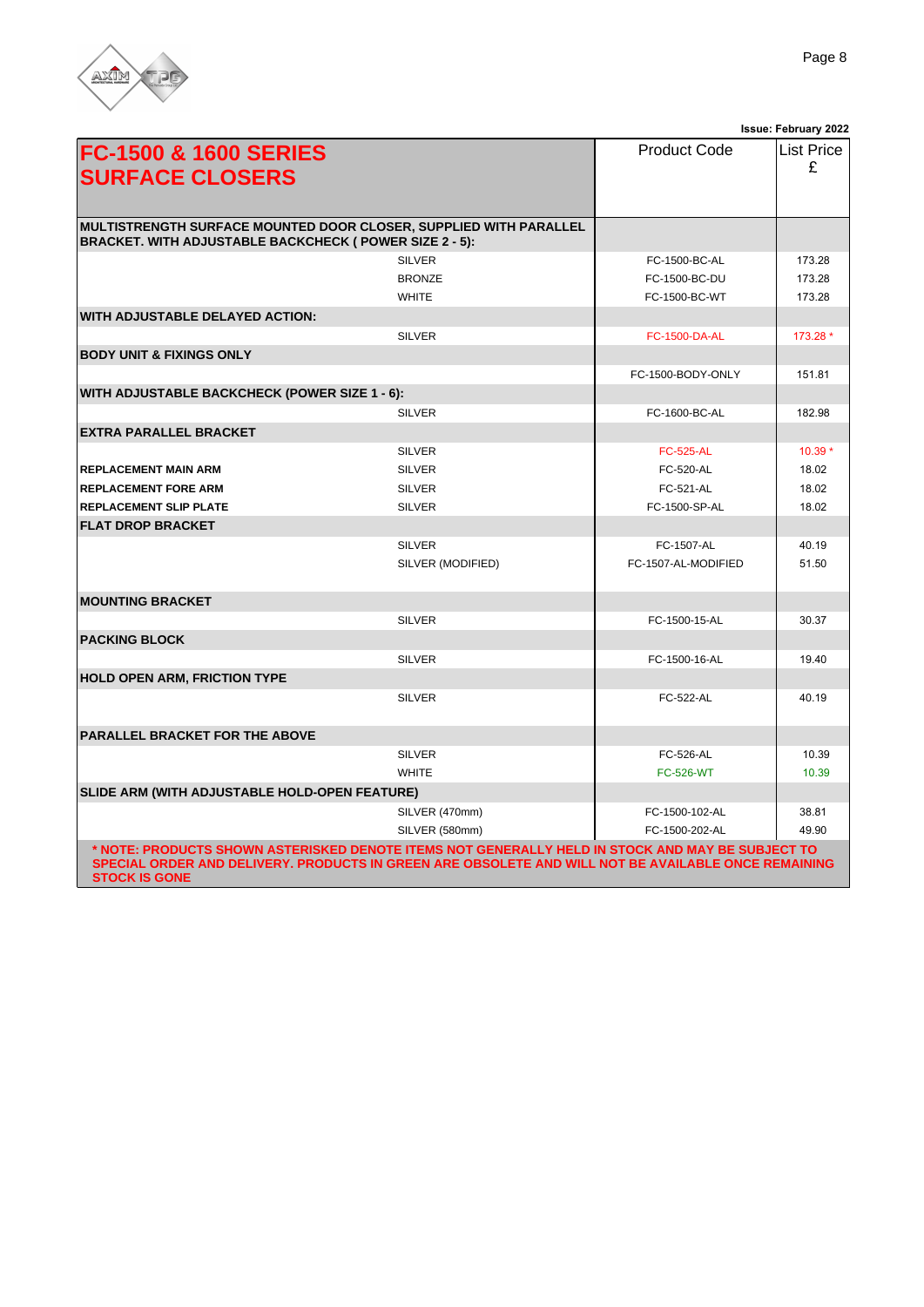

|                                                 |                                                                                                                                                                                                         |                     | Issue: June 2022 |
|-------------------------------------------------|---------------------------------------------------------------------------------------------------------------------------------------------------------------------------------------------------------|---------------------|------------------|
| <b>FC-1000 SERIES</b><br><b>SURFACE CLOSERS</b> |                                                                                                                                                                                                         | <b>Product Code</b> | List Price<br>£  |
|                                                 | UNIVERSAL SURFACE MOUNTED CLOSER COMPLETE WITH PARALLEL BRACKET.                                                                                                                                        |                     |                  |
| SIZE <sub>2</sub>                               | <b>SILVER</b>                                                                                                                                                                                           | FC-1020-P-AL        | 83.17            |
| SIZE <sub>3</sub>                               | <b>SILVER</b>                                                                                                                                                                                           | FC-1030-P-AL        | 83.17            |
| <b>FLAT DROP BRACKET</b>                        |                                                                                                                                                                                                         |                     |                  |
|                                                 | <b>SILVER</b>                                                                                                                                                                                           | FC-1000-12-AL       | 18.02            |
| <b>TOP JAMB BRACKET</b>                         |                                                                                                                                                                                                         |                     |                  |
|                                                 | <b>SILVER</b>                                                                                                                                                                                           | FC-1000-14-AL       | 22.17            |
| <b>MOUNTING BRACKET</b>                         |                                                                                                                                                                                                         |                     |                  |
|                                                 | <b>SILVER</b>                                                                                                                                                                                           | FC-1000-15-AL       | 11.78            |
| <b>PACKING BLOCK</b>                            |                                                                                                                                                                                                         |                     |                  |
|                                                 | <b>SILVER</b>                                                                                                                                                                                           | FC-1000-16-AL       | 15.94            |
| <b>HOLD OPEN ARM, PLUNGER TYPE</b>              |                                                                                                                                                                                                         |                     |                  |
|                                                 | <b>SILVER</b>                                                                                                                                                                                           | FC-1000-121-AL      | 49 22            |
| SLIDE ARM (WITH ADJUSTABLE HOLD-OPEN FEATURE)   |                                                                                                                                                                                                         |                     |                  |
|                                                 | <b>SILVER</b>                                                                                                                                                                                           | FC-1000-102-AL      | 37.42            |
| <b>FC-3000 SERIES</b><br><b>SURFACE CLOSERS</b> |                                                                                                                                                                                                         | <b>Product Code</b> | List Price<br>£  |
| COMPACT SURFACE MOUNTED CLOSER STANDARD MODEL.  |                                                                                                                                                                                                         |                     |                  |
| SIZE <sub>2</sub>                               | <b>SILVER</b>                                                                                                                                                                                           | FC-30200-AL         | 38.81            |
| SIZE <sub>3</sub>                               | <b>SILVER</b>                                                                                                                                                                                           | FC-30300-AL         | 38.81            |
| <b>STOCK IS GONE</b>                            | * NOTE: PRODUCTS SHOWN ASTERISKED DENOTE ITEMS NOT GENERALLY HELD IN STOCK AND MAY BE SUBJECT TO<br>SPECIAL ORDER AND DELIVERY. PRODUCTS IN GREEN ARE OBSOLETE AND WILL NOT BE AVAILABLE ONCE REMAINING |                     |                  |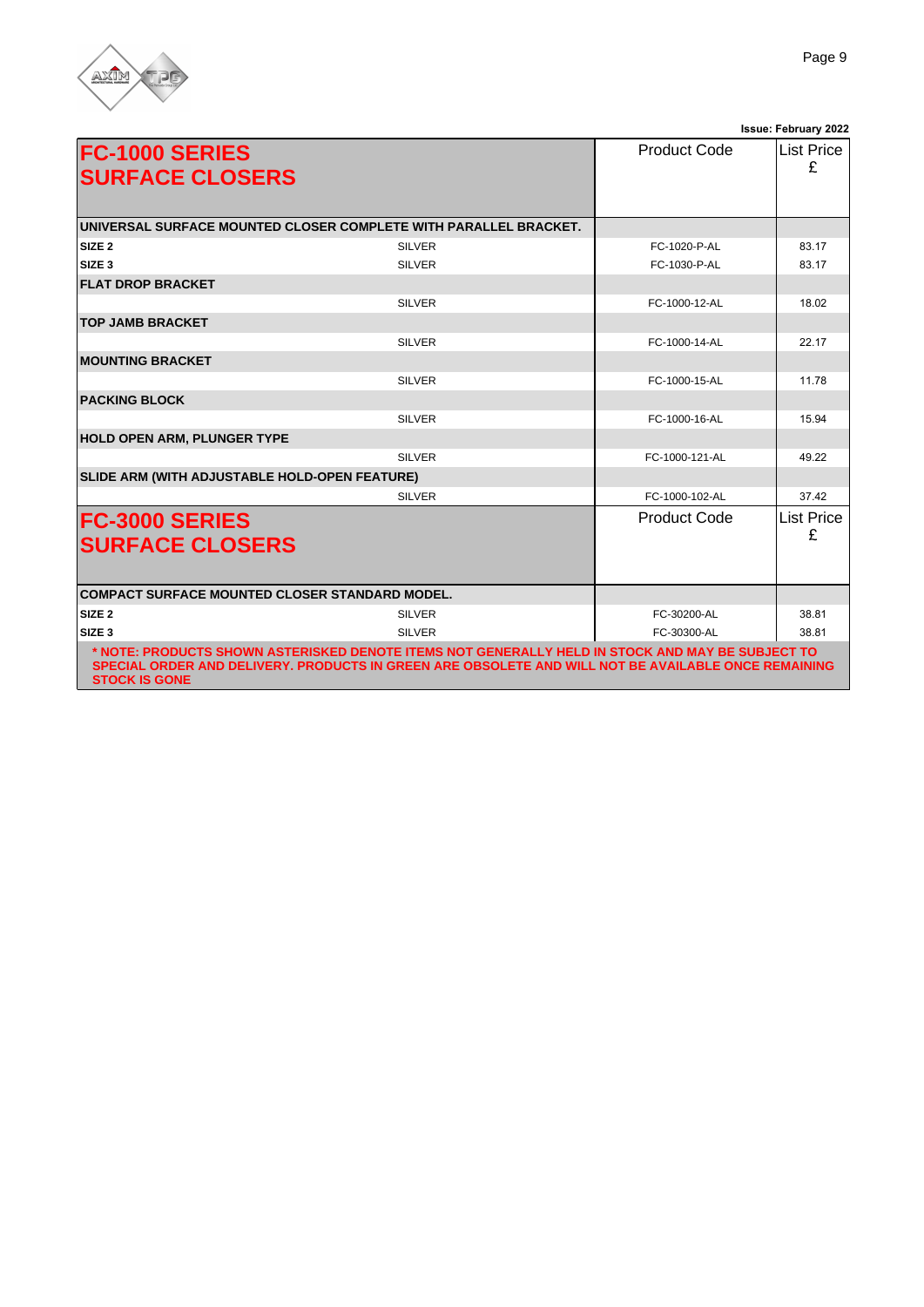

| <b>PR-7000 SERIES</b><br><b>EXIT DEVICES</b>                                                          |                      | <b>Product Code</b> | <b>List Price</b><br>£ |
|-------------------------------------------------------------------------------------------------------|----------------------|---------------------|------------------------|
| PANIC EXIT DEVICE, CONCEALED VERTICAL ROD, 42" BAR. (NON HANDED)                                      |                      |                     |                        |
|                                                                                                       | <b>ALUMINIUM</b>     | PR-7085-AL          | 243.00                 |
|                                                                                                       | <b>BRONZE</b>        | PR-7085-DU          | 243.00                 |
|                                                                                                       | <b>BLACK</b>         | PR-7085-BK          | 243.00                 |
|                                                                                                       | <b>GREEN</b>         | PR-7085-GRN         | 243.00                 |
| EMERGENCY EXIT DEVICE CONCEALED VERTICAL ROD, PADDLE HANDLE<br>(SPECIFY LEFT OR RIGHT HAND)           |                      |                     |                        |
|                                                                                                       | ALUMINIUM LEFT HAND  | PR-7085-P-AL-L      | 243.00                 |
|                                                                                                       | ALUMINIUM RIGHT HAND | PR-7085-P-AL-R      | 243.00                 |
| PANIC EXIT DEVICE CONCEALED VERTICAL ROD, FLAT TOUCH BAR (NON HANDED<br><b>FIELD REVERSIBLE)</b>      |                      |                     |                        |
|                                                                                                       | ALUMINIUM - 42" WIDE | PR-7100-AL          | 302.03                 |
|                                                                                                       | BLACK - 42" WIDE     | PR-7100-BK          | 302.03                 |
|                                                                                                       | ALUMINIUM - 48" WIDE | PR-7100-48-AL       | 322.61                 |
| PANIC EXIT DEVICE, LATCH TYPE, 42" BAR. (SPECIFY LEFT OR RIGHT HAND)                                  |                      |                     |                        |
|                                                                                                       | ALUMINIUM LEFT HAND  | PR-7095-AL-L        | 178.48                 |
|                                                                                                       | ALUMINIUM RIGHT HAND | PR-7095-AL-R        | 178.48                 |
| EMERGENCY EXIT DEVICE LATCH TYPE, PADDLE HANDLE (SPECIFY LEFT OR<br><b>RIGHT HAND)</b>                |                      |                     |                        |
|                                                                                                       | ALUMINIUM LEFT HAND  | PR-7095-P-AL-LH     | 178.48                 |
|                                                                                                       | ALUMINIUM RIGHT HAND | PR-7095-P-AL-RH     | 178.48                 |
| PANIC EXIT DEVICE LATCH TYPE, 42" BAR INCLUDES LOCKING HANDLE (SPECIFIY<br><b>LEFT OR RIGHT HAND)</b> |                      |                     |                        |
|                                                                                                       | ALUMINIUM LEFT HAND  | PR-75095-AL-LH      | 406.35                 |
|                                                                                                       | ALUMINIUM RIGHT HAND | PR-75095-AL-RH      | 406.35                 |
| PANIC EXIT DEVICE LATCH TYPE, PADDLE HANDLE INCLUDES LOCKING HANDLE<br>(SPECIFY LEFT OR RIGHT HAND)   |                      |                     |                        |
|                                                                                                       | ALUMINIUM LEFT HAND  | PR-75095-P-AL-LH    | 406.35                 |
|                                                                                                       | ALUMINIUM RIGHT HAND | PR-75095-P-AL-RH    | 406.35                 |
| PANIC EXIT DEVICE LATCH TYPE, 42" FLAT TOUCH BAR (NON HANDED)                                         |                      |                     |                        |
|                                                                                                       | <b>ALUMINIUM</b>     | PR-7300-AL          | 243.00                 |
| PANIC EXIT DEVICE, FULL WIDTH, SOFT TOUCH                                                             |                      |                     |                        |
|                                                                                                       | ALUMINIUM            | PR-7200-36-AL       | 361.79                 |
|                                                                                                       | <b>ALUMINIUM</b>     | PR-7200-42-AL       | 379.55                 |
|                                                                                                       | <b>ALUMINIUM</b>     | PR-7200-48-AL       | 399.86                 |
| * NOTE: PRODUCTS SHOWN ASTERISKED DENOTE ITEMS NOT GENERALLY HELD IN STOCK AND MAY BE SUBJECT TO      |                      |                     |                        |

**SPECIAL ORDER AND DELIVERY. PRODUCTS IN GREEN ARE OBSOLETE AND WILL NOT BE AVAILABLE ONCE REMAINING STOCK IS GONE**

**Issue: June 2022**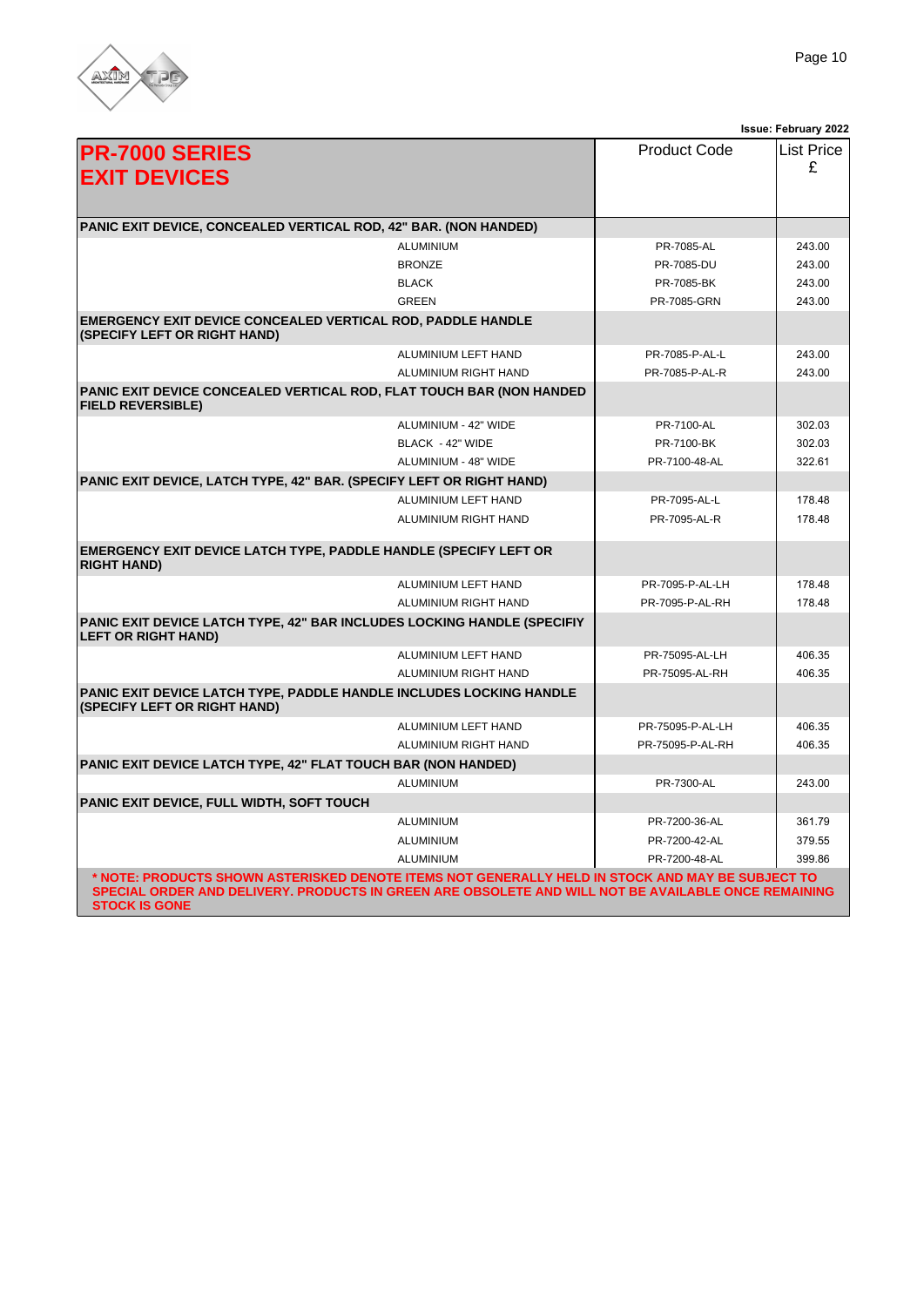

|                                                           |                                                                                                     |                     | <b>Issue: June 2022</b> |
|-----------------------------------------------------------|-----------------------------------------------------------------------------------------------------|---------------------|-------------------------|
| <b>PR-7000 SERIES</b>                                     |                                                                                                     | <b>Product Code</b> | <b>List Price</b>       |
| <b>EXIT DEVICES</b>                                       |                                                                                                     |                     | £                       |
|                                                           |                                                                                                     |                     |                         |
|                                                           |                                                                                                     |                     |                         |
| CRASH BAR, 42" FOR 7085 / 7095                            |                                                                                                     |                     |                         |
|                                                           | <b>SILVER</b>                                                                                       | CB-742-AL           | 63.45                   |
|                                                           | <b>GREEN</b>                                                                                        | <b>CB-742-GRN</b>   | 80.00*                  |
| CRASH BAR, 48" FOR 7085 / 7095                            | <b>SILVER</b>                                                                                       | CB-748-AL           | 77.25                   |
|                                                           |                                                                                                     |                     |                         |
| CRASH BAR, 60" FOR 7085 / 7095                            | <b>SILVER</b>                                                                                       | CB-760-AL           | 75.86                   |
| <b>HOUSING UNIT FOR 7085</b>                              |                                                                                                     |                     |                         |
|                                                           | SILVER - LEFT HAND                                                                                  | PHU-7085-AL-LH      | 60.41                   |
|                                                           | SILVER - RIGHT HAND                                                                                 | PHU-7085-AL-RH      | 60.41                   |
| <b>HOUSING UNIT FOR 7095</b>                              | SILVER - LEFT HAND                                                                                  | PHU-7095-AL-LH      | 75.51                   |
|                                                           | SILVER - RIGHT HAND                                                                                 | PHU-7095-AL-RH      | 75.51                   |
| <b>PADDLE HANDLE HOUSING UNIT FOR 7085P</b>               |                                                                                                     |                     |                         |
|                                                           | SILVER - LEFT HAND                                                                                  | <b>PH-785-AL-LH</b> | 91.98                   |
|                                                           | SILVER - RIGHT HAND                                                                                 | <b>PH-785-AL-RH</b> | 91.98                   |
|                                                           | <b>SILVER</b>                                                                                       |                     |                         |
| <b>END COVERS FOR 7100</b>                                |                                                                                                     | PEC-7100-AL         | 98.86                   |
| <b>SCREW PACKS</b>                                        |                                                                                                     |                     |                         |
|                                                           | <b>FOR PR-7085</b>                                                                                  | PR-7085-AK          | 23.35                   |
|                                                           | <b>FOR PR-7085-P</b>                                                                                | PR-7085-P-AK        | 23.35                   |
|                                                           | <b>FOR PR-7095</b>                                                                                  | PR-7095-AK          | 23.35                   |
|                                                           | FOR PR-7095-P                                                                                       | PR-7095-P-AK        | 23.35                   |
|                                                           | <b>FOR PR-7100</b>                                                                                  | PR-7100-AK          | 23.35                   |
| <b>DOGGING KEY (PACK OF 10)</b>                           | <b>FOR PR-7100</b>                                                                                  | PR-7100-KEY         | 15.11                   |
| <b>SPARE GRUB SCREWS (PACK of 10)</b>                     | FOR PR-7085/PR-7095                                                                                 | PR-7085-GS          | 3.28                    |
| <b>CONCEALED ROD MECHANISM</b>                            | FOR 7085 / 7085P                                                                                    | PRE-7085            | 120.81                  |
|                                                           | FOR 7100                                                                                            | PRE-7100            | 135.91                  |
| <b>ROD END TIPS (PAIR)</b>                                | FOR 7085 / 7085P                                                                                    | PR-7085-RT          | 23.35                   |
|                                                           | FOR 7100                                                                                            | PR-7100-ST          | 26.10                   |
| <b>EXTENSION ROD WITH COUPLER FOR 7085 / 7085P / 7100</b> |                                                                                                     |                     |                         |
|                                                           | 300mm EXTENSION                                                                                     | <b>RE-712</b>       | 23.35                   |
|                                                           | 600mm EXTENSION                                                                                     | <b>RE-714</b>       | 34.33                   |
| EXPOSED, KNURLED, DOGGING PIN FOR 7085 / 7085P / 7100     |                                                                                                     |                     |                         |
|                                                           | <b>STAINLESS STEEL</b>                                                                              | DP-713              | 75.86                   |
| <b>PULL HANDLE</b>                                        |                                                                                                     |                     |                         |
|                                                           | <b>ALUMINIUM</b>                                                                                    | <b>PH-715-AL</b>    | 63.15                   |
| LOCKING HANDLE FOR 7085, 7085P, 7100                      |                                                                                                     |                     |                         |
|                                                           | ALUMINIUM (46mm DOOR STILE)                                                                         | LH-725-AL           | 189.46                  |
|                                                           | ALUMINIUM (46mm DOOR STILE)                                                                         | LH-725-BK           | 189.46                  |
|                                                           | ALUMINIUM (49mm DOOR STILE)                                                                         | LH-730-AL           | 189.46                  |
|                                                           | ALUMINIUM (54mm DOOR STILE)                                                                         | LH-740-AL           | 189.46                  |
|                                                           | ALUMINIUM (67mm DOOR STILE)                                                                         | LH-745-AL           | 189.46                  |
|                                                           | ALUMINIUM                                                                                           | LH-760-AL           | 189.46                  |
|                                                           |                                                                                                     |                     |                         |
| <b>LOCKING HANDLE FOR 7300</b>                            |                                                                                                     |                     |                         |
|                                                           | ALUMINIUM (46mm DOOR STILE)                                                                         | LH-750-AL           | 207.30                  |
|                                                           | ALUMINIUM (67mm DOOR STILE)                                                                         | LH-755-AL           | 207.30                  |
| RIM CYLINDER LOCK FOR 7085, 7085P, 7100 (KEYED TO DIFFER) |                                                                                                     |                     |                         |
|                                                           | ALUMINIUM (46mm DOOR STILE)                                                                         | <b>RC-785-AL</b>    | 23.35                   |
|                                                           | BRONZE (46mm DOOR STILE)                                                                            | RC-785-DU           | 23.35                   |
|                                                           | BLACK (46mm DOOR STILE)                                                                             | <b>RC-785-BK</b>    | 23.35                   |
|                                                           | ALUMINIUM (49mm DOOR STILE)                                                                         | <b>RC-787-AL</b>    | 34.33                   |
|                                                           | ALUMINIUM (54mm DOOR STILE)                                                                         | <b>RC-789-AL</b>    | 34.33                   |
|                                                           | * NOTE: PRODUCTS SHOWN ASTERISKED DENOTE ITEMS NOT GENERALLY HELD IN STOCK AND MAY BE SUBJECT TO    |                     |                         |
| <b>STOCK IS GONE</b>                                      | SPECIAL ORDER AND DELIVERY. PRODUCTS IN GREEN ARE OBSOLETE AND WILL NOT BE AVAILABLE ONCE REMAINING |                     |                         |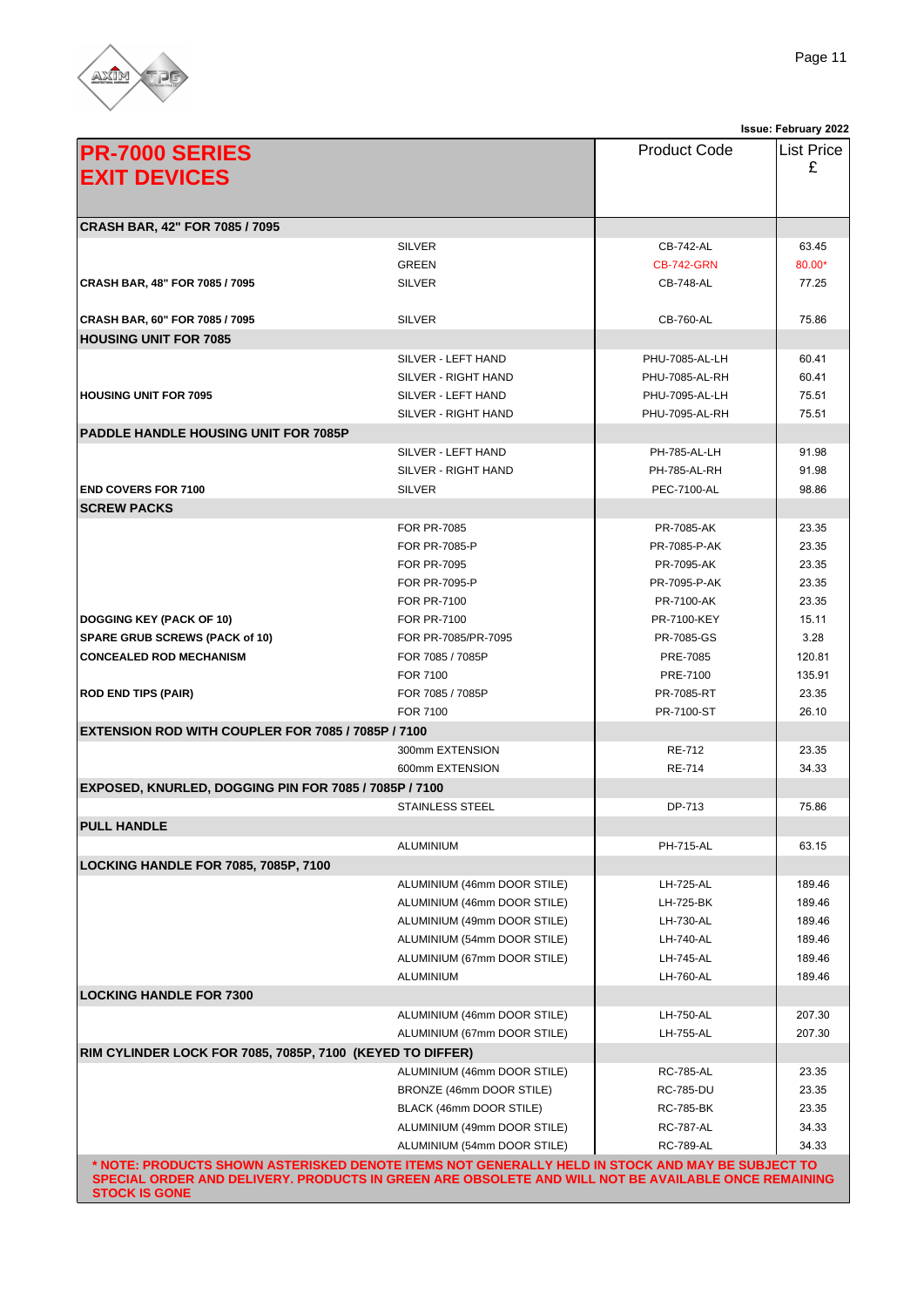

|                                                                                                                                                                                                                                 |                              |                     | Issue: June 2022       |
|---------------------------------------------------------------------------------------------------------------------------------------------------------------------------------------------------------------------------------|------------------------------|---------------------|------------------------|
| <b>PR-7000 SERIES</b><br><b>EXIT DEVICES</b>                                                                                                                                                                                    |                              | <b>Product Code</b> | <b>List Price</b><br>£ |
| RIM CYLINDER LOCK FOR 7085, 7085P, 7100 (KEYED ALIKE)                                                                                                                                                                           |                              |                     |                        |
|                                                                                                                                                                                                                                 | ALUMINIUM (67mm DOOR STILE)  | <b>RC-791-AL</b>    | 38.45                  |
|                                                                                                                                                                                                                                 | ALUMINIUM (46mm DOOR STILE)  | <b>RC-785-AL-S</b>  | 27.47                  |
|                                                                                                                                                                                                                                 | ALUMINIUM (54mm DOOR STILE)  | <b>RC-789-AL-S</b>  | 39.80                  |
|                                                                                                                                                                                                                                 | ALUMINIUM (67mm DOOR STILE)  | <b>RC-791-AL-S</b>  | 43.94                  |
| <b>CYLINDER MOUNTING PAD WITH LOCKING RING. FOR USE WITH RC-785, RC-789,</b><br><b>RC-791</b>                                                                                                                                   |                              |                     |                        |
|                                                                                                                                                                                                                                 | ALUMINIUM (46mm DOOR STILE)  | <b>MP-786-AL</b>    | 19.22                  |
|                                                                                                                                                                                                                                 | ALUMINIUM (49mm DOOR STILE)  | <b>MP-788-AL</b>    | 19.22                  |
|                                                                                                                                                                                                                                 | ALUMINIUM (54mm DOOR STILE)  | <b>MP-790-AL</b>    | 19.22                  |
|                                                                                                                                                                                                                                 | ALUMINIUM (67mm DOOR STILE)  | <b>MP-792-AL</b>    | 19.22                  |
|                                                                                                                                                                                                                                 |                              |                     |                        |
| RIM CYLINDER LOCK FOR 7095, 7095P, 7300 (KEYED TO DIFFER)                                                                                                                                                                       |                              |                     |                        |
| STILE)                                                                                                                                                                                                                          | ALUMINIUM (46mm TO 54mm DOOR | <b>RC-795-AL</b>    | 27.47                  |
| STILE)                                                                                                                                                                                                                          | ALUMINIUM (46mm TO 67mm DOOR | <b>RC-797-AL</b>    | 46.67                  |
| RIM CYLINDER LOCK FOR 7095, 7095P, 7300 (KEYED ALIKE)                                                                                                                                                                           |                              |                     |                        |
| STILE)                                                                                                                                                                                                                          | ALUMINIUM (46mm TO 54mm DOOR | <b>RC-795-AL-S</b>  | 34.33                  |
| STILE)                                                                                                                                                                                                                          | ALUMINIUM (46mm TO 67mm DOOR | <b>RC-797-AL-S</b>  | 56.28                  |
| <b>REPLACEMENT KEY BLANKS</b>                                                                                                                                                                                                   |                              | <b>RC-700-BZ</b>    | 1.37                   |
| <b>PUSH BAR TO OPEN WARNING LABEL</b>                                                                                                                                                                                           |                              |                     |                        |
|                                                                                                                                                                                                                                 | PACK QTY 10                  | PR-7000-LABEL       | 28.82                  |
| * NOTE: PRODUCTS SHOWN ASTERISKED DENOTE ITEMS NOT GENERALLY HELD IN STOCK AND MAY BE SUBJECT TO<br>SPECIAL ORDER AND DELIVERY. PRODUCTS IN GREEN ARE OBSOLETE AND WILL NOT BE AVAILABLE ONCE REMAINING<br><b>STOCK IS GONE</b> |                              |                     |                        |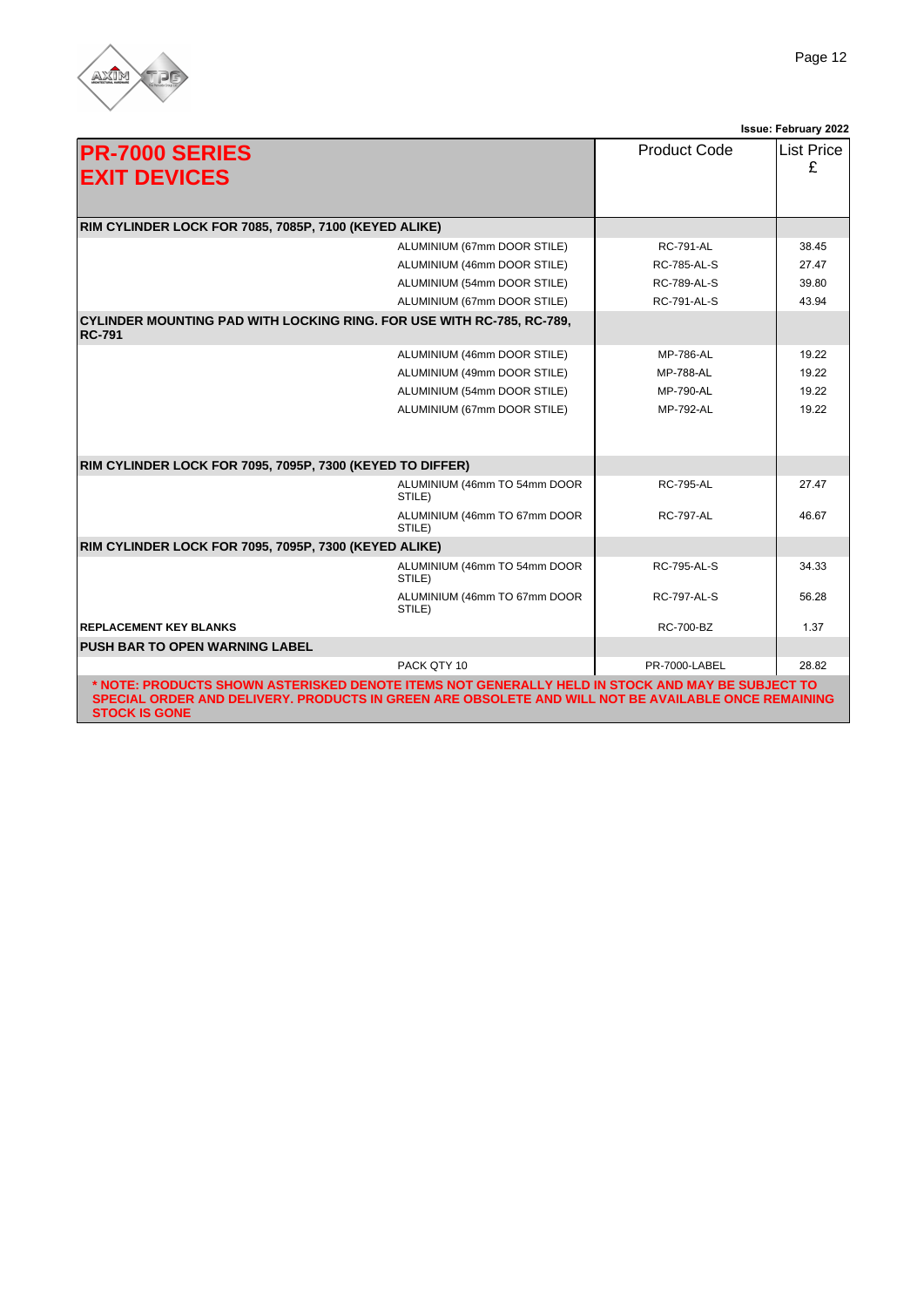

|                                                                                                                                                                                                                                 |               |                     | Issue: June 2022 |
|---------------------------------------------------------------------------------------------------------------------------------------------------------------------------------------------------------------------------------|---------------|---------------------|------------------|
| <b>FB-6200 SERIES</b><br><b>FLUSH BOLTS</b>                                                                                                                                                                                     |               | <b>Product Code</b> | List Price<br>£  |
| FLUSH BOLT, FLAT FACE, 12" (PACK QTY 10)                                                                                                                                                                                        |               |                     |                  |
|                                                                                                                                                                                                                                 | <b>MILL</b>   | FB-6200-F12         | 115.47           |
|                                                                                                                                                                                                                                 | <b>SILVER</b> | FB-6201-F12         | 115.47           |
|                                                                                                                                                                                                                                 | <b>BRONZE</b> | FB-6202-F12         | 115.47           |
|                                                                                                                                                                                                                                 | <b>WHITE</b>  | FB-6203-F12         | 115.47           |
|                                                                                                                                                                                                                                 | <b>BLACK</b>  | FB-6204-F12         | 115.47           |
| FLUSH BOLT, RADIUS FACE 12" (PACK QTY 10)                                                                                                                                                                                       |               |                     |                  |
|                                                                                                                                                                                                                                 | <b>MILL</b>   | FB-6200-R12         | 115.47           |
|                                                                                                                                                                                                                                 | <b>SILVER</b> | FB-6201-R12         | 115.47           |
|                                                                                                                                                                                                                                 | <b>WHITE</b>  | FB-6203-R12         | 115.47           |
| <b>SPRUNG LOADED SOCKET KEEP</b>                                                                                                                                                                                                |               |                     |                  |
|                                                                                                                                                                                                                                 | <b>SILVER</b> | FB-62-035           | 10.51            |
| <b>FLUSH BOLT GUIDE (PACK QTY 10)</b>                                                                                                                                                                                           |               |                     |                  |
|                                                                                                                                                                                                                                 | <b>PLATED</b> | FB-62-040           | 27.99            |
| <b>EXTENSION ROD 20"</b>                                                                                                                                                                                                        |               |                     |                  |
|                                                                                                                                                                                                                                 | <b>PLATED</b> | FB-62-20            | 7.70             |
| <b>EXTENSION ROD 36"</b>                                                                                                                                                                                                        |               |                     |                  |
|                                                                                                                                                                                                                                 | <b>PLATED</b> | FB-62-36            | 10.51            |
| <b>FLUSH BOLT SCREW PACK (PACK QTY 10)</b>                                                                                                                                                                                      |               | FB-62-FBS           | 3.50             |
| <b>FLUSH BOLT AND ROD ASSEMBLY</b>                                                                                                                                                                                              |               | FB-6201-BOSS        | 129.67           |
| <b>FB-6300 &amp; 6400 SERIES</b><br><b>FLUSH BOLTS</b>                                                                                                                                                                          |               | <b>Product Code</b> | List Price<br>£  |
| FLUSH BOLT FLAT FACE, 700mm (PACK QTY 10)                                                                                                                                                                                       | <b>SILVER</b> | FB-6301-F28         | 165.28           |
| FLUSH BOLT FLAT FACE, 110mm (PACK QTY 10)                                                                                                                                                                                       | <b>SILVER</b> | FB-6401-F045        | 123.17           |
| FLUSH BOLT FLAT FACE, 230mm (PACK QTY 10)                                                                                                                                                                                       | <b>SILVER</b> | FB-6401-F095        | 123.17           |
| <b>FB-6500 SERIES</b><br><b>CYLINDER OPERATED FLUSH BOLTS</b>                                                                                                                                                                   |               | Product Code        | List Price<br>£  |
|                                                                                                                                                                                                                                 | <b>FLAT</b>   | FB-6501-F25         | 62.98            |
| * NOTE: PRODUCTS SHOWN ASTERISKED DENOTE ITEMS NOT GENERALLY HELD IN STOCK AND MAY BE SUBJECT TO<br>SPECIAL ORDER AND DELIVERY. PRODUCTS IN GREEN ARE OBSOLETE AND WILL NOT BE AVAILABLE ONCE REMAINING<br><b>STOCK IS GONE</b> |               |                     |                  |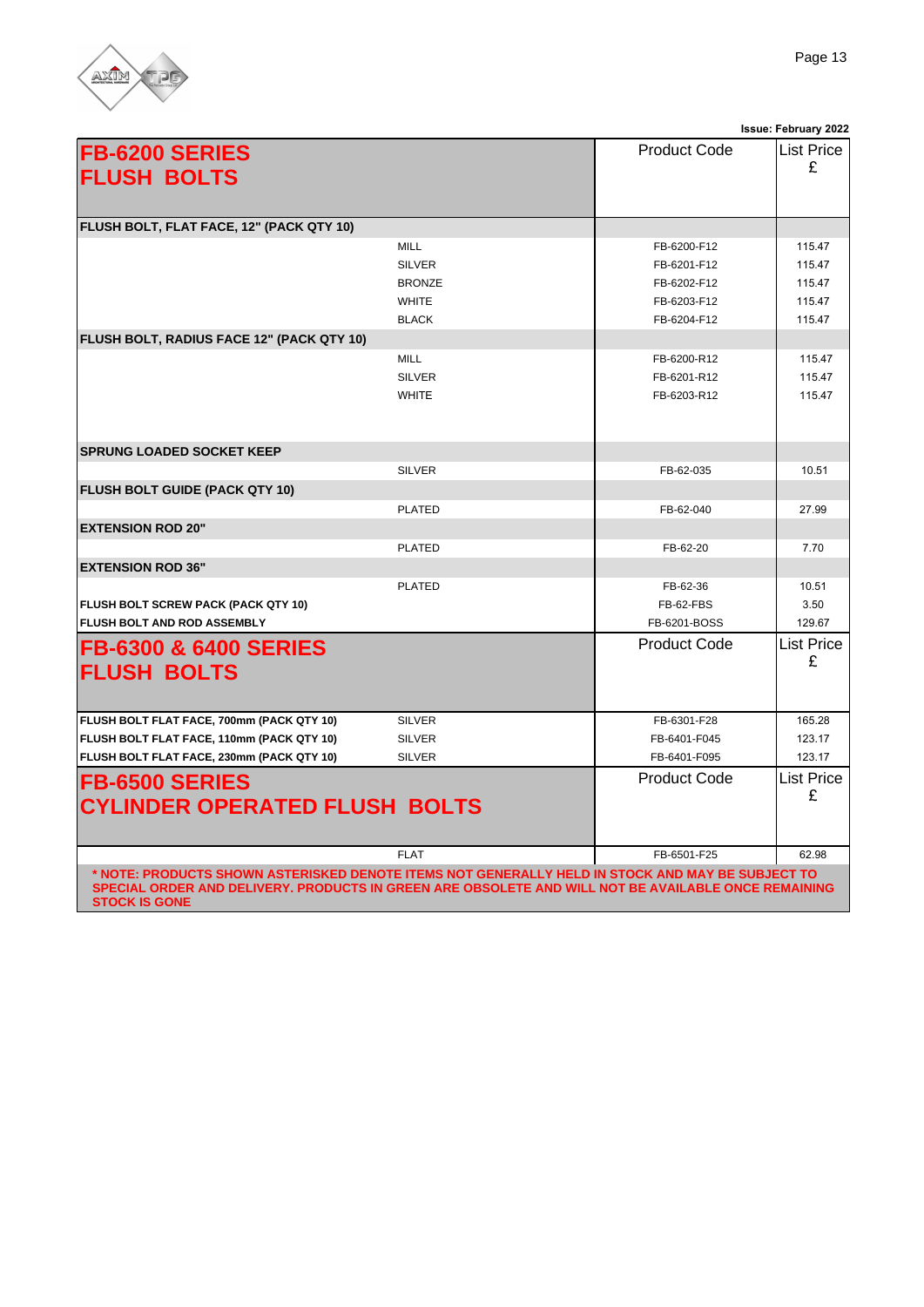

|                                                           |               |                     | Issue: June 2022       |
|-----------------------------------------------------------|---------------|---------------------|------------------------|
| <b>HD80 SERIES</b><br>EXTRUDED ALUMINIUM TUBE HANDLE SETS |               | <b>Product Code</b> | <b>List Price</b><br>£ |
| <b>EXTRUDED ALUMINIUM TUBE HANDLE SET COMPRISING:-</b>    |               |                     |                        |
| 2500 x 40mm TUBE HANDLES                                  | 2 No.         |                     |                        |
| <b>STRAIGHT HANDLE BRACKET</b>                            | 4 No.         |                     |                        |
| <b>THREADED STEEL STUDS</b>                               | 2 No.         |                     |                        |
| <b>DOME NUTS, PLATED</b>                                  | 4 No.         |                     |                        |
|                                                           | MILL.         | HD080AMIL           | 281.43                 |
|                                                           | <b>SILVER</b> | HD080BSVR           | 325.38                 |
|                                                           | <b>WHITE</b>  | HD080EWHT           | 369.29                 |
| 2500 x 40mm TUBE HANDLES                                  | 2 No.         |                     |                        |
| <b>OFFSET BRACKET</b>                                     | 4 No.         |                     |                        |
| <b>THREADED STEEL STUDS</b>                               | 2 No.         |                     |                        |
| <b>DOME NUTS, PLATED</b>                                  | 4 No.         |                     |                        |
|                                                           | <b>MILL</b>   | HD-082AMIL          | 302.03                 |
|                                                           | <b>SILVER</b> | HD-082BSVR          | 332.22                 |
| <b>STRAIGHT HANDLE BRACKET</b>                            | 4 No.         |                     |                        |
|                                                           | <b>MILL</b>   | HD081AMIL           | 102.96                 |
| <b>OFFSET HANDLE BRACKET</b>                              | 4 No.         |                     |                        |
|                                                           | <b>MILL</b>   | HD-083AMIL          | 74.13                  |
|                                                           | <b>SILVER</b> | HD-083BSVR          | 80.99                  |
| <b>ACCESSORY PACK INC 2x STUDS, 4 WASHERS &amp; NUTS</b>  | <b>PLATED</b> | HD-080-090-AK       | 21.96                  |

ERY. PRODUCTS IN GREEN ARE OBSOLETE AND WILL NOT BE AVAILABLE ONCE REMAININ **STOCK IS GONE**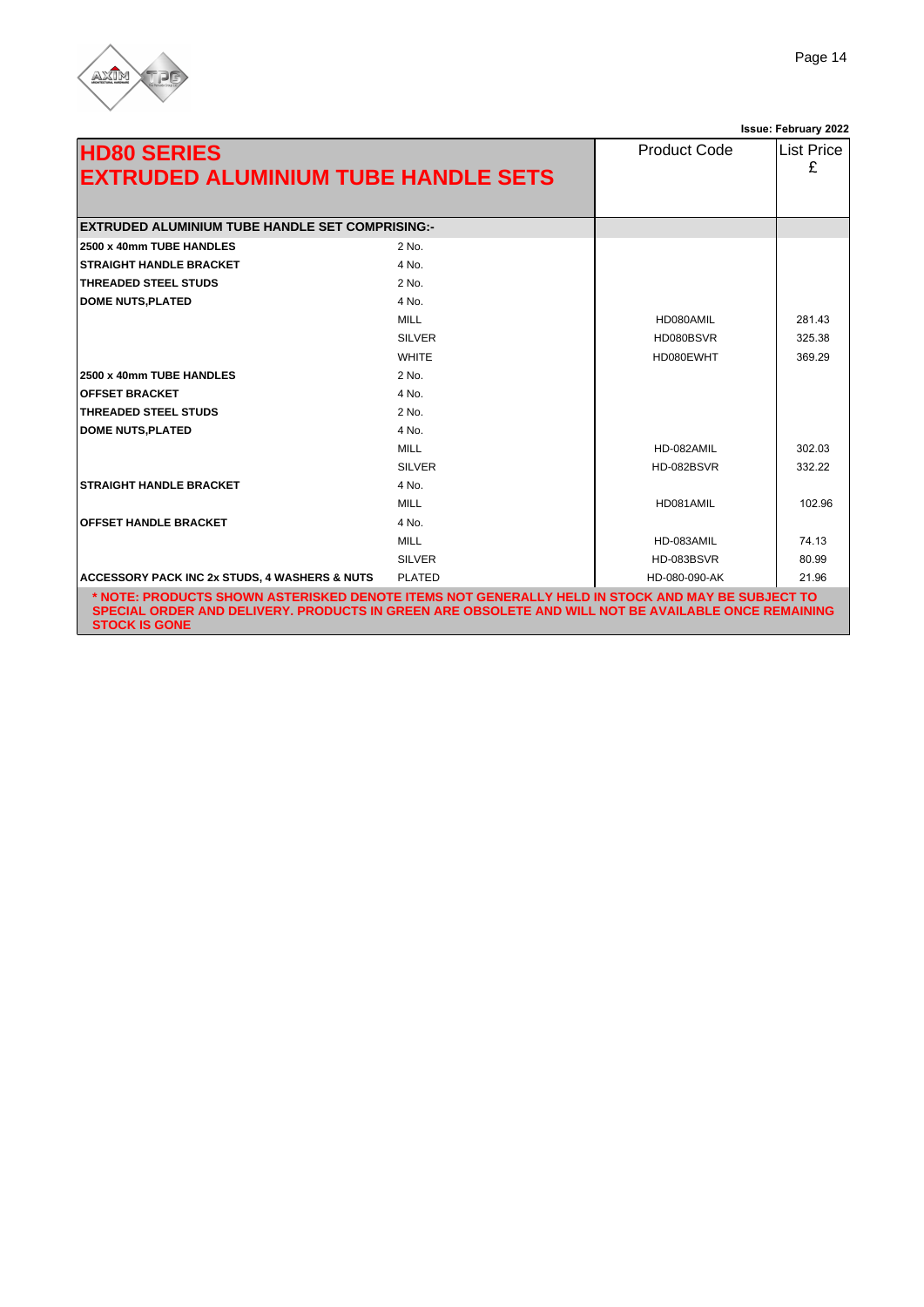

|                                                                      |                        |                     | Issue: June 2022       |  |
|----------------------------------------------------------------------|------------------------|---------------------|------------------------|--|
| <b>HD48 SERIES</b><br><b>STAINLESS STEEL FLUSH PULL HANDLES</b>      |                        | <b>Product Code</b> | List Price<br>£        |  |
| STAINLESS STEEL FLUSH PULL HANDLE FOR USE ON HOLLOW STILE SLIDING OR |                        |                     |                        |  |
| <b>SLIDING/FOLDING DOORS (EACH).</b>                                 |                        |                     |                        |  |
|                                                                      | <b>STAINLESS STEEL</b> | HD048XSSS           | 8.91                   |  |
| <b>HD90 SERIES</b><br><b>EXTRUDED ALUMINIUM PAD HANDLE SETS</b>      |                        | <b>Product Code</b> | <b>List Price</b><br>£ |  |
| EXTRUDED ALUMINIUM PAD HANDLE SET, COMPRISING:-                      |                        |                     |                        |  |
| 230 x 113mm PAD HANDLES                                              | 2 No.                  |                     |                        |  |
| THREADED STEEL STUDS                                                 | 2 No.                  |                     |                        |  |
| <b>DOME NUTS, PLATED</b>                                             | 4 No.                  |                     |                        |  |
|                                                                      | <b>MILL</b>            | HD090AMIL           | 71.39                  |  |
|                                                                      | <b>SILVER</b>          | HD090BSVR           | 71.39                  |  |
|                                                                      | <b>BLACK</b>           | HD090DBLK           | 73.95                  |  |
|                                                                      | <b>WHITE</b>           | HD090EWHT           | 71.39                  |  |
| 300mm x 113mm PAD HANDLES                                            | 2 No.                  |                     |                        |  |
| THREADED STEEL STUDS                                                 | 2 No.                  |                     |                        |  |
| <b>DOME NUTS, PLATED</b>                                             | 4 No.                  |                     |                        |  |
|                                                                      | <b>MILL</b>            | HD-092AMIL          | 93.35                  |  |
|                                                                      | <b>SILVER</b>          | HD-092BSVR          | 96.15                  |  |
|                                                                      | <b>BLACK</b>           | HD-092DBLK          | 102.96                 |  |
|                                                                      | <b>WHITE</b>           | HD-092EWHT          | 93.35                  |  |
| <b>ACCESSORY PACK INC 2x STUDS, 4 WASHERS &amp; NUTS</b>             | <b>PLATED</b>          | HD-080-090-AK       | 21.96                  |  |
| <b>HD91 SERIES</b><br><b>STAINLESS STEEL PULL HANDLE SETS</b>        |                        | <b>Product Code</b> | <b>List Price</b><br>£ |  |
| <b>STAINLESS STEEL. 316 PULL HANDLE SET COMPRISING:-</b>             |                        |                     |                        |  |
| <b>CRANKED PULL HANDLE</b>                                           | 2 No.                  |                     |                        |  |
| <b>FIXING PACK</b>                                                   | 1 Pair.                |                     |                        |  |
|                                                                      | 300mm x 25mm           | HD-9110-30025       | 155.14                 |  |
|                                                                      | 300mm x 32mm           | HD-9110-30032       | 170.23                 |  |
|                                                                      | 425mm x 32mm           | HD-9110-42532       | 214.16                 |  |
|                                                                      | 600mm x 32mm           | HD-9110-60032       | 273.20                 |  |
| <b>SINGLE CRANKED PULL HANDLE</b>                                    | 1 No.                  |                     |                        |  |
| PUSH PLATE                                                           | 1 No.                  |                     |                        |  |
| <b>FIXING PACK</b>                                                   | 1 No.                  |                     |                        |  |
|                                                                      | 300mm x 32mm           | HD-9110-30032-S     | 112.97                 |  |
| SEMI CIRCULAR PULL HANDLE                                            | 2 No.                  |                     |                        |  |
| <b>FIXING PACK</b>                                                   | 1 Pair.                |                     |                        |  |
|                                                                      | 300mm x 32mm           | HD-9120-30032       | 214.16                 |  |
| T BAR PULL HANDLE                                                    | 2 No.                  |                     |                        |  |
| <b>FIXING PACK</b>                                                   | 1 Pair.                |                     |                        |  |
|                                                                      | 600mm x 32mm           | HD-9130-60032       | 214.16                 |  |

**\* NOTE: PRODUCTS SHOWN ASTERISKED DENOTE ITEMS NOT GENERALLY HELD IN STOCK AND MAY BE SUBJECT TO SPECIAL ORDER AND DELIVERY. PRODUCTS IN GREEN ARE OBSOLETE AND WILL NOT BE AVAILABLE ONCE REMAINING STOCK IS GONE**

900mm x 32mm HD-9130-90032 302.03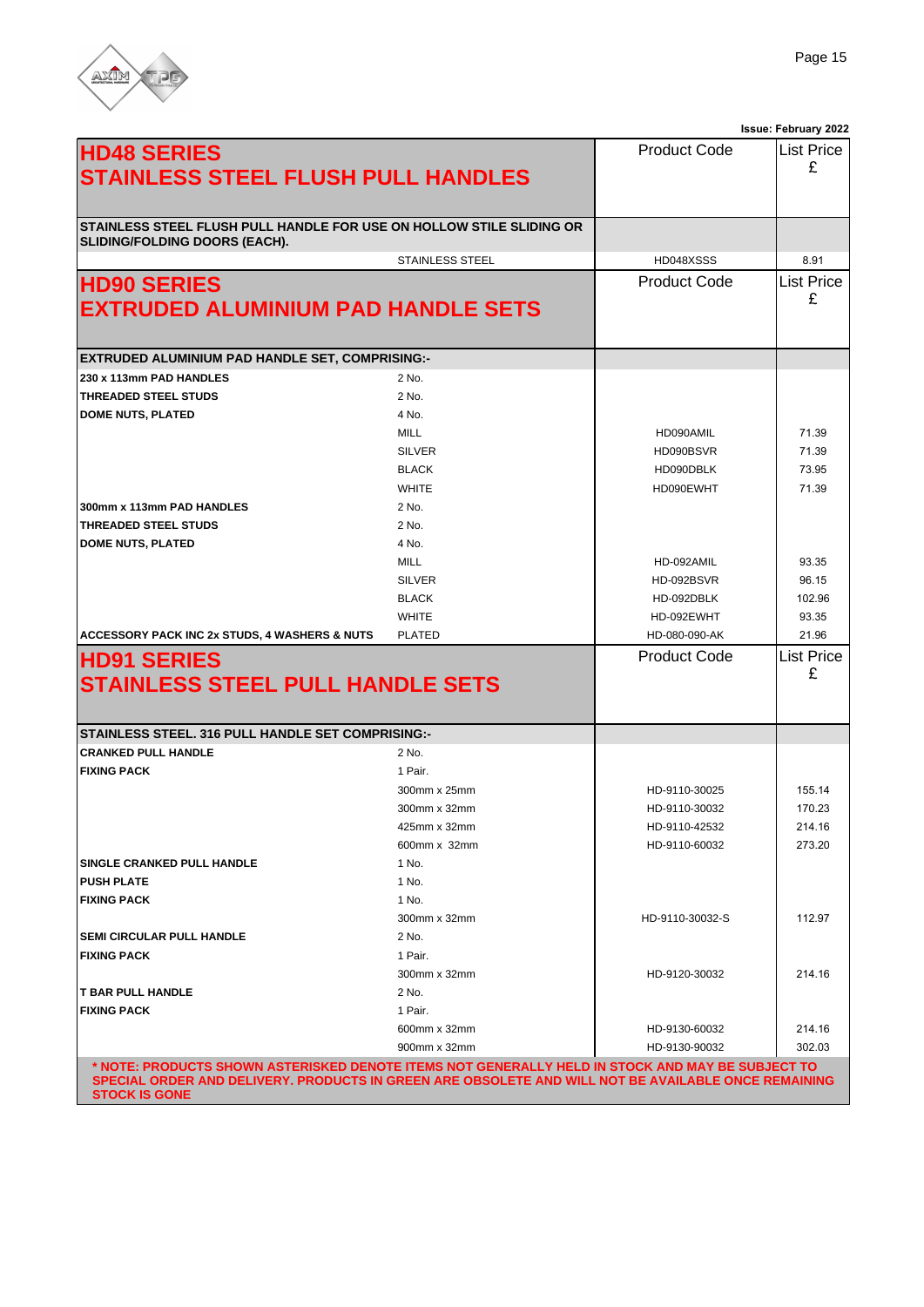

|                                                                                                                                                                                                                                 |                        |                     | Issue: June 2022  |
|---------------------------------------------------------------------------------------------------------------------------------------------------------------------------------------------------------------------------------|------------------------|---------------------|-------------------|
| <b>LK-1800 SERIES</b>                                                                                                                                                                                                           |                        | <b>Product Code</b> | <b>List Price</b> |
| <b>MORTICE HOOK LOCKS</b>                                                                                                                                                                                                       |                        |                     | £                 |
|                                                                                                                                                                                                                                 |                        |                     |                   |
|                                                                                                                                                                                                                                 |                        |                     |                   |
| <b>IMORTICE HOOK LOCK</b>                                                                                                                                                                                                       |                        |                     |                   |
| <b>25mm BACKSET EUROPROFILE</b>                                                                                                                                                                                                 |                        | LK-1800-25-E        | 19.22             |
| <b>30mm BACKSET EUROPROFILE</b>                                                                                                                                                                                                 |                        | LK-1800-30-E        | 19.22             |
| <b>40mm BACKSET EUROPROFILE</b>                                                                                                                                                                                                 |                        | LK-1800-40-E        | 20.91             |
| 30mm BACKSET EUROPROFILE (RIVNUT FIXING)                                                                                                                                                                                        |                        | LK-1800-30-E-RIV    | 24.71             |
| <b>FACE PLATE FOR ABOVE</b>                                                                                                                                                                                                     |                        |                     |                   |
| <b>FLAT</b>                                                                                                                                                                                                                     | (NO WOOLPILE) SILVER   | LK-1801-0F          | 4.80              |
| <b>RADIUS</b>                                                                                                                                                                                                                   | (NO WOOLPILE) SILVER   | LK-1801-0R          | 4.80              |
| <b>SCREW PACK (PACK QTY 100)</b>                                                                                                                                                                                                |                        | <b>LK-1801-FPS</b>  | 8.92              |
| <b>IMORTICE HOOK LOCK</b>                                                                                                                                                                                                       |                        |                     |                   |
| <b>25mm BACKSET ROUND CYLINDER</b>                                                                                                                                                                                              |                        | LK-1800-25-R        | 24.71             |
| <b>28.6mm BACKSET ROUND CYLINDER</b>                                                                                                                                                                                            |                        | LK-1800-30-R        | 23.53             |
| <b>38mm BACKSET ROUND CYLINDER</b>                                                                                                                                                                                              |                        | LK-1800-38-R        | 24.71             |
| <b>FACE PLATE FOR ABOVE</b>                                                                                                                                                                                                     |                        |                     |                   |
| <b>FLAT</b>                                                                                                                                                                                                                     | (NO WOOLPILE) SILVER   | LK-1802-0F          | 4.80              |
| <b>30mm HOOK LOCK</b>                                                                                                                                                                                                           |                        |                     |                   |
| <b>FLAT</b>                                                                                                                                                                                                                     |                        | LK-1811-30F         | 40.53             |
| EUROPROFILE CYLINDER 30mm/30mm                                                                                                                                                                                                  |                        |                     |                   |
|                                                                                                                                                                                                                                 | (KEYED TO DIFFER)      | LK-1601-3030        | 24.71             |
|                                                                                                                                                                                                                                 | (KEYED ALIKE)          | LK-1601-3030-S      | 31.58             |
|                                                                                                                                                                                                                                 | (KEYED ALIKE IN PAIRS) | LK-1601-3030-SP     | 63.15             |
| <b>EUROPROFILE CYLINDER 35mm/65mm</b>                                                                                                                                                                                           |                        |                     |                   |
|                                                                                                                                                                                                                                 | (KEYED TO DIFFER)      | LK-1601-3565        | 28.82             |
|                                                                                                                                                                                                                                 | (KEYED ALIKE)          | LK-1601-3565-S      | 38.45             |
| <b>EUROPROFILE HALF CYLINDER 30mm/10mm</b>                                                                                                                                                                                      |                        |                     |                   |
|                                                                                                                                                                                                                                 | (KEYED TO DIFFER)      | LK-1601-3010        | 25.40             |
|                                                                                                                                                                                                                                 | (KEYED ALIKE)          | LK-1601-3010-S      | 32.27             |
| <b>KEY BLANK FOR EUROPROFILE CYLINDER</b>                                                                                                                                                                                       |                        | LK-1601-40          | 1.37              |
| <b>MOUNTING BRIDGES</b>                                                                                                                                                                                                         |                        |                     |                   |
|                                                                                                                                                                                                                                 | (PAIR)                 | LK-1800-1133        | 7.55              |
| <b>ARMOURED STRIKE</b>                                                                                                                                                                                                          |                        |                     |                   |
|                                                                                                                                                                                                                                 |                        | LK-1800-52          | 15.11             |
| <b>TRIM STRIKE</b>                                                                                                                                                                                                              |                        |                     |                   |
|                                                                                                                                                                                                                                 | <b>FLAT</b>            | LK-1800-51-F        | 7.55              |
|                                                                                                                                                                                                                                 | <b>RADIUS</b>          | LK-1800-51-R        | 7.55              |
| <b>ESCUTCHEONS TO SUIT EUROPROFILE CYLINDER (PACK QTY 10) 8mm DEEP,</b>                                                                                                                                                         |                        |                     |                   |
| <b>SCREW FIXED. FIXINGS NOT SUPPLIED</b>                                                                                                                                                                                        |                        |                     |                   |
|                                                                                                                                                                                                                                 | MILL                   | LK062AMIL           | 27.47             |
|                                                                                                                                                                                                                                 | <b>SILVER</b>          | LK062BSVR           | 32.96             |
|                                                                                                                                                                                                                                 | <b>WHITE</b>           | LK062EWHT           | 51.45             |
| <b>ESCUTCHEONS TO SUIT EUROPROFILE CYLINDER (PACK QTY 10) SELF ADHESIVE</b>                                                                                                                                                     |                        |                     |                   |
|                                                                                                                                                                                                                                 | <b>SILVER</b>          | <b>LK-092-SVR</b>   | 17.85             |
| * NOTE: PRODUCTS SHOWN ASTERISKED DENOTE ITEMS NOT GENERALLY HELD IN STOCK AND MAY BE SUBJECT TO<br>SPECIAL ORDER AND DELIVERY. PRODUCTS IN GREEN ARE OBSOLETE AND WILL NOT BE AVAILABLE ONCE REMAINING<br><b>STOCK IS GONE</b> |                        |                     |                   |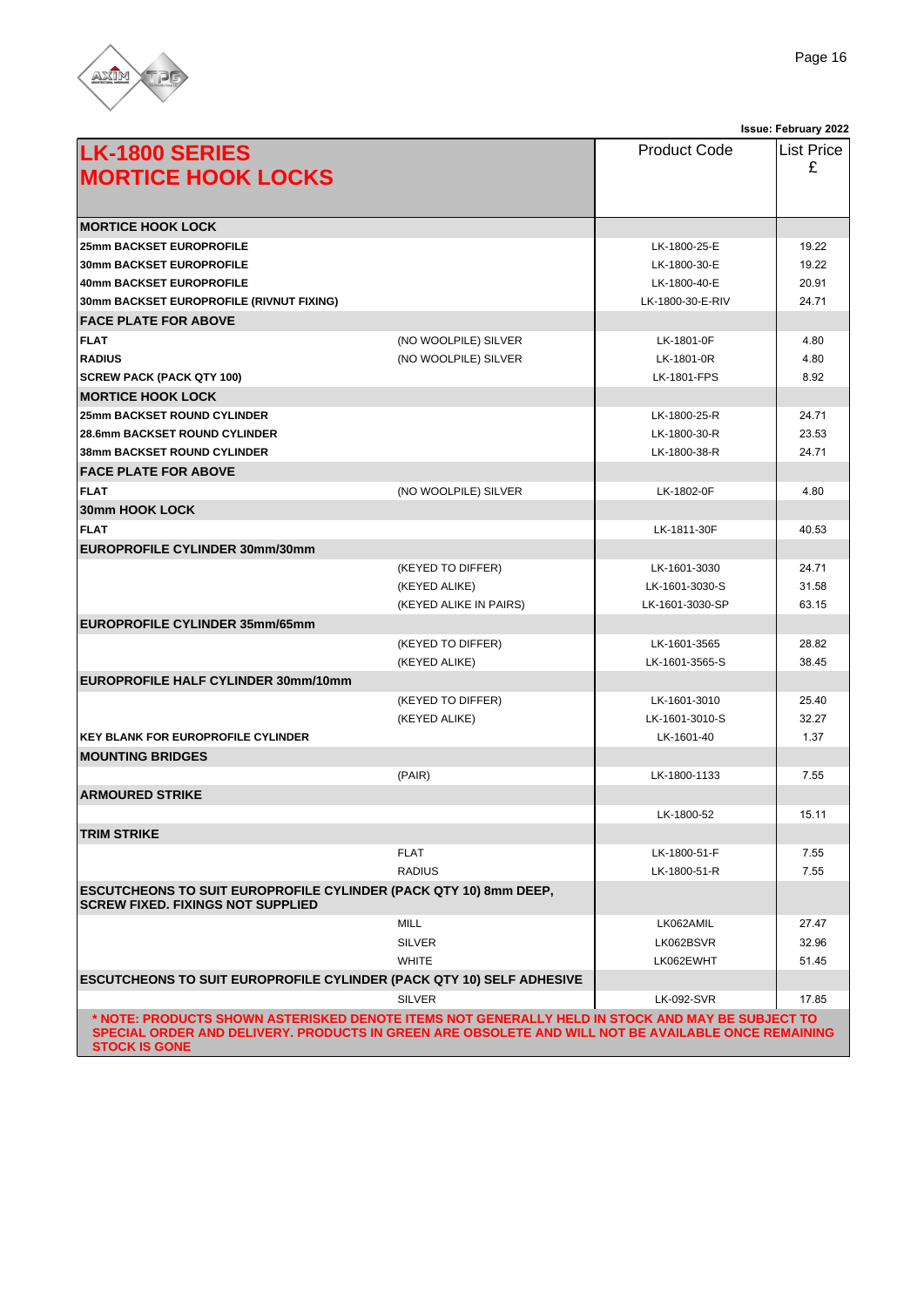

|                                                                                                                                                                                                                                 |                                                   |                     | Issue: June 2022       |
|---------------------------------------------------------------------------------------------------------------------------------------------------------------------------------------------------------------------------------|---------------------------------------------------|---------------------|------------------------|
| <b>LK-2100 SERIES</b><br><b>CYLINDERS &amp; STRIKE PLATES</b>                                                                                                                                                                   |                                                   | <b>Product Code</b> | <b>List Price</b><br>£ |
|                                                                                                                                                                                                                                 |                                                   |                     |                        |
| <b>ROUND CYLINDER</b>                                                                                                                                                                                                           |                                                   |                     |                        |
|                                                                                                                                                                                                                                 | (KEYED TO DIFFER IN SINGLES)                      | LK-2100-70          | 12.35                  |
|                                                                                                                                                                                                                                 | (46mm DOOR STILE)                                 |                     |                        |
|                                                                                                                                                                                                                                 | (KEYED TO DIFFER IN PAIRS)                        | LK-2100-71          | 24.71                  |
|                                                                                                                                                                                                                                 | (46mm DOOR STILE)                                 |                     |                        |
|                                                                                                                                                                                                                                 | (KEYED ALIKE IN SINGLES)                          | LK-2100-71-S        | 15.11                  |
|                                                                                                                                                                                                                                 | (46mm DOOR STILE)                                 |                     |                        |
|                                                                                                                                                                                                                                 | (KEYED ALIKE IN PAIRS)                            | LK-2100-71-SP       | 30.20                  |
| <b>DUMMY CYLINDER</b>                                                                                                                                                                                                           | (46mm DOOR STILE)<br><b>DUMMY</b>                 | LK-2100-73          | 9.61                   |
|                                                                                                                                                                                                                                 | (46mm DOOR STILE)                                 |                     |                        |
|                                                                                                                                                                                                                                 | (KEYED TO DIFFER IN SINGLES)                      | LK-2100-75          | 37.06                  |
|                                                                                                                                                                                                                                 | (67mm DOOR STILE)                                 |                     |                        |
|                                                                                                                                                                                                                                 | (KEYED ALIKE IN SINGLES)                          | LK-2100-75-S        | 44.61                  |
|                                                                                                                                                                                                                                 | (67mm DOOR STILE)                                 |                     |                        |
| <b>STRIKE PLATE</b>                                                                                                                                                                                                             |                                                   |                     |                        |
|                                                                                                                                                                                                                                 | FLAT - 48MM                                       | LK-2100-4515        | 11.67                  |
|                                                                                                                                                                                                                                 | FLAT - 72MM                                       | LK-2100-5515        | 17.17                  |
| <b>THUMB TURN</b>                                                                                                                                                                                                               |                                                   |                     |                        |
| <b>ROUND CYLINDER</b>                                                                                                                                                                                                           | (TO SUIT)                                         | LK-2100-72          | 24.71                  |
|                                                                                                                                                                                                                                 | (46mm DOOR STILE)                                 |                     |                        |
|                                                                                                                                                                                                                                 | (TO DIFFER)                                       | LK-2100-76          | 39.80                  |
|                                                                                                                                                                                                                                 | (67mm DOOR STILE)                                 |                     |                        |
| <b>EURO PROFILE CYLINDER</b>                                                                                                                                                                                                    | (TO SUIT)                                         | LK-2100-74          | 34.33                  |
|                                                                                                                                                                                                                                 | (46mm DOOR STILE)                                 |                     |                        |
|                                                                                                                                                                                                                                 | (KEYED ALIKE IN SINGLES)                          | LK-2100-74-S        | 35.70                  |
| 35mm EURO PROFILE CYLINDER, 65mm THUMB TURN                                                                                                                                                                                     | (46mm DOOR STILE)<br>(KEYED TO DIFFER IN SINGLES) | LK-2100-3565        | 32.96                  |
|                                                                                                                                                                                                                                 |                                                   |                     |                        |
| 65mm EURO PROFILE CYLINDER, 35mm THUMB TURN                                                                                                                                                                                     | (KEYED TO DIFFER IN SINGLES)                      | LK-2100-6535        | 32.96                  |
| <b>LK-2100 SERIES</b><br><b>DEADLATCHES</b>                                                                                                                                                                                     |                                                   | <b>Product Code</b> | <b>List Price</b><br>£ |
|                                                                                                                                                                                                                                 |                                                   |                     |                        |
| <b>DEAD LATCH 38mm BACKSET EURO PROFILE</b>                                                                                                                                                                                     |                                                   |                     |                        |
|                                                                                                                                                                                                                                 | LEFT HAND                                         | LK-2100-38-E-LH     | 48.05                  |
|                                                                                                                                                                                                                                 | <b>RIGHT HAND</b>                                 | LK-2100-38-E-RH     | 48.05                  |
| <b>DEAD LATCH 38mm BACKSET ROUND CYLINDER</b>                                                                                                                                                                                   |                                                   |                     |                        |
|                                                                                                                                                                                                                                 | LEFT HAND                                         | LK-2100-38-R-LH     | 48.05                  |
|                                                                                                                                                                                                                                 | RIGHT HAND                                        | LK-2100-38-R-RH     | 48.05                  |
| <b>FLAT FACE PLATE</b>                                                                                                                                                                                                          | (NO WOOLPILE) SILVER                              | LK-2100-41          | 4.11                   |
| <b>RADIUS FACE PLATE</b>                                                                                                                                                                                                        | (NO WOOLPILE) SILVER                              | LK-2100-42          | 4.11                   |
| * NOTE: PRODUCTS SHOWN ASTERISKED DENOTE ITEMS NOT GENERALLY HELD IN STOCK AND MAY BE SUBJECT TO<br>SPECIAL ORDER AND DELIVERY. PRODUCTS IN GREEN ARE OBSOLETE AND WILL NOT BE AVAILABLE ONCE REMAINING<br><b>STOCK IS GONE</b> |                                                   |                     |                        |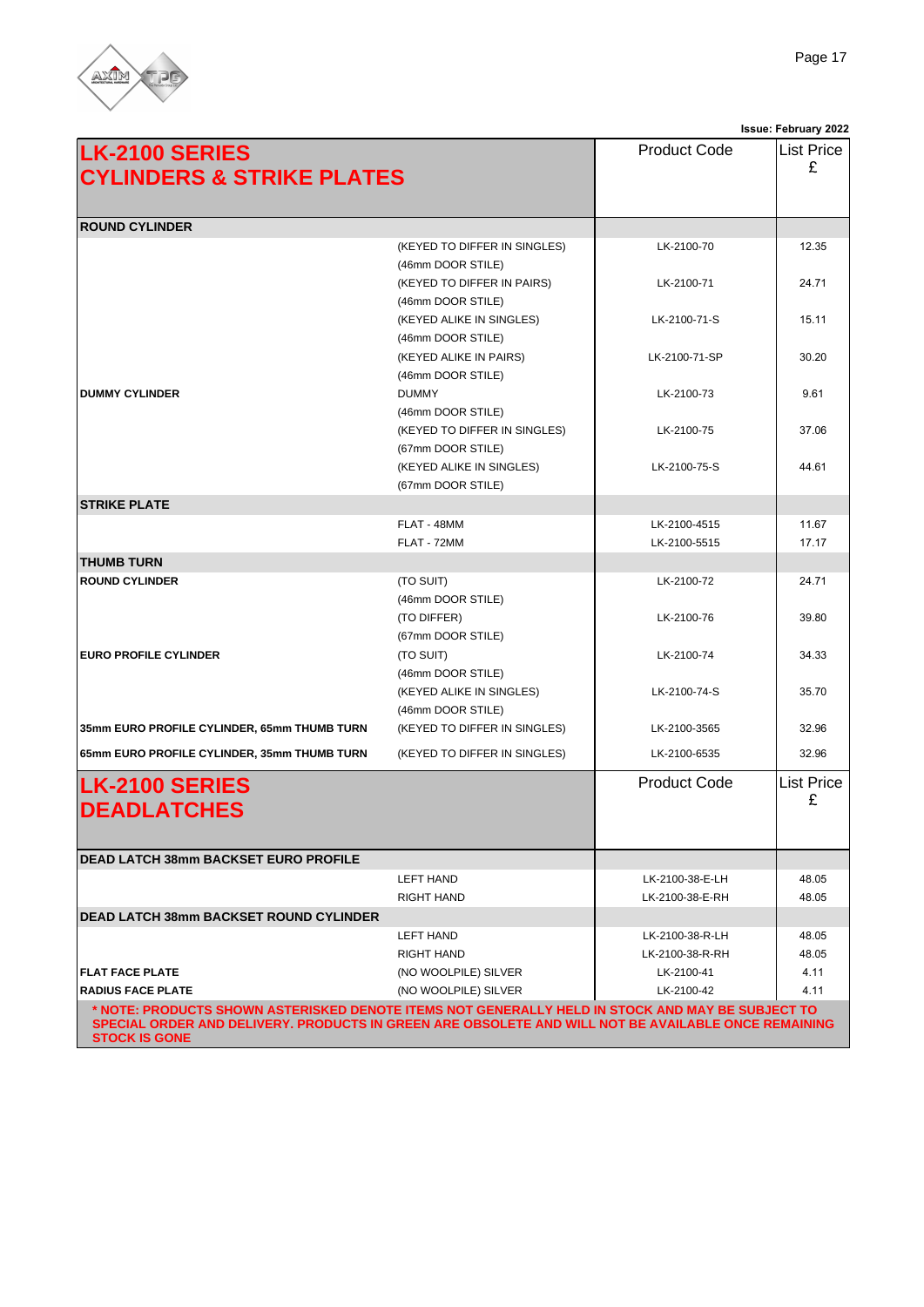

| <b>ES-2200 SERIES</b>                                                                                                                                                                                                           |                                                       | <b>Product Code</b> | <b>List Price</b> |
|---------------------------------------------------------------------------------------------------------------------------------------------------------------------------------------------------------------------------------|-------------------------------------------------------|---------------------|-------------------|
| <b>ELECTRIC STRIKE &amp;</b>                                                                                                                                                                                                    |                                                       |                     | £                 |
|                                                                                                                                                                                                                                 |                                                       |                     |                   |
| <b>REVERSABLE DEADLATCHES</b>                                                                                                                                                                                                   |                                                       |                     |                   |
| <b>ELECTRIC STRIKES</b>                                                                                                                                                                                                         |                                                       |                     |                   |
|                                                                                                                                                                                                                                 | STD UNIVERSIAL ELEC STRIKE<br>12/24V FAIL SAFE/SECURE | ES-2200-S           | 164.74            |
|                                                                                                                                                                                                                                 | MONITORED ELEC STRIKE 12/24V<br><b>FAIL SAFE/SEC</b>  | ES-2200-M           | 176.52            |
|                                                                                                                                                                                                                                 | DUAL MONITORED ELEC STRIKE<br>12/24V FAIL SAFE/SEC    | <b>ES-2200-DM</b>   | 183.06 *          |
| <b>EXTENSION LIPS</b>                                                                                                                                                                                                           |                                                       |                     |                   |
|                                                                                                                                                                                                                                 | <b>EXTENSION LIP 10mm</b>                             | ES-2200-10EL        | 23.35             |
|                                                                                                                                                                                                                                 | <b>EXTENSION LIP 25mm</b>                             | ES-2200-25EL        | 23.35             |
|                                                                                                                                                                                                                                 | <b>EXTENSION LIP 50mm</b>                             | ES-2200-50EL        | 23.35             |
| <b>REVERSIBLE HAND DEADLATCHES</b>                                                                                                                                                                                              |                                                       |                     |                   |
|                                                                                                                                                                                                                                 | 25mm BACK SET EURO PROFILE                            | LK-2100-25-E        | 48.05             |
|                                                                                                                                                                                                                                 | 25mm BACK SET ROUND PROFILE                           | LK-2100-25-R        | 48.05             |
|                                                                                                                                                                                                                                 | 28mm BACK SET EURO PROFILE                            | LK-2100-28-E        | 48.05             |
|                                                                                                                                                                                                                                 | 28mm BACK SET ROUND PROFILE                           | LK-2100-28-R        | 48.05             |
|                                                                                                                                                                                                                                 | 38mm BACK SET EURO PROFILE                            | LK-2100-38-E        | 48.05             |
|                                                                                                                                                                                                                                 | 38mm BACK SET ROUND PROFILE                           | LK-2100-38-R        | 48.05             |
| <b>FIXING TAB KIT</b>                                                                                                                                                                                                           | PAIR                                                  | LK-2100-77          | 13.72             |
| <b>DEADLATCH FACEPLATES</b>                                                                                                                                                                                                     |                                                       |                     |                   |
|                                                                                                                                                                                                                                 | FLAT PLATE - SILVER                                   | LK-2100-43          | 3.42              |
|                                                                                                                                                                                                                                 | RADIUS FACE - SILVER                                  | LK-2100-44          | 3.42              |
| <b>DEADLATCH STRIKE PLATES</b>                                                                                                                                                                                                  |                                                       |                     |                   |
|                                                                                                                                                                                                                                 | FLAT - 48MM                                           | LK-2100-6515        | 10.99             |
|                                                                                                                                                                                                                                 | FLAT - 72MM                                           | LK-2100-7515        | 16.48             |
| * NOTE: PRODUCTS SHOWN ASTERISKED DENOTE ITEMS NOT GENERALLY HELD IN STOCK AND MAY BE SUBJECT TO<br>SPECIAL ORDER AND DELIVERY. PRODUCTS IN GREEN ARE OBSOLETE AND WILL NOT BE AVAILABLE ONCE REMAINING<br><b>STOCK IS GONE</b> |                                                       |                     |                   |

**Issue: June 2022**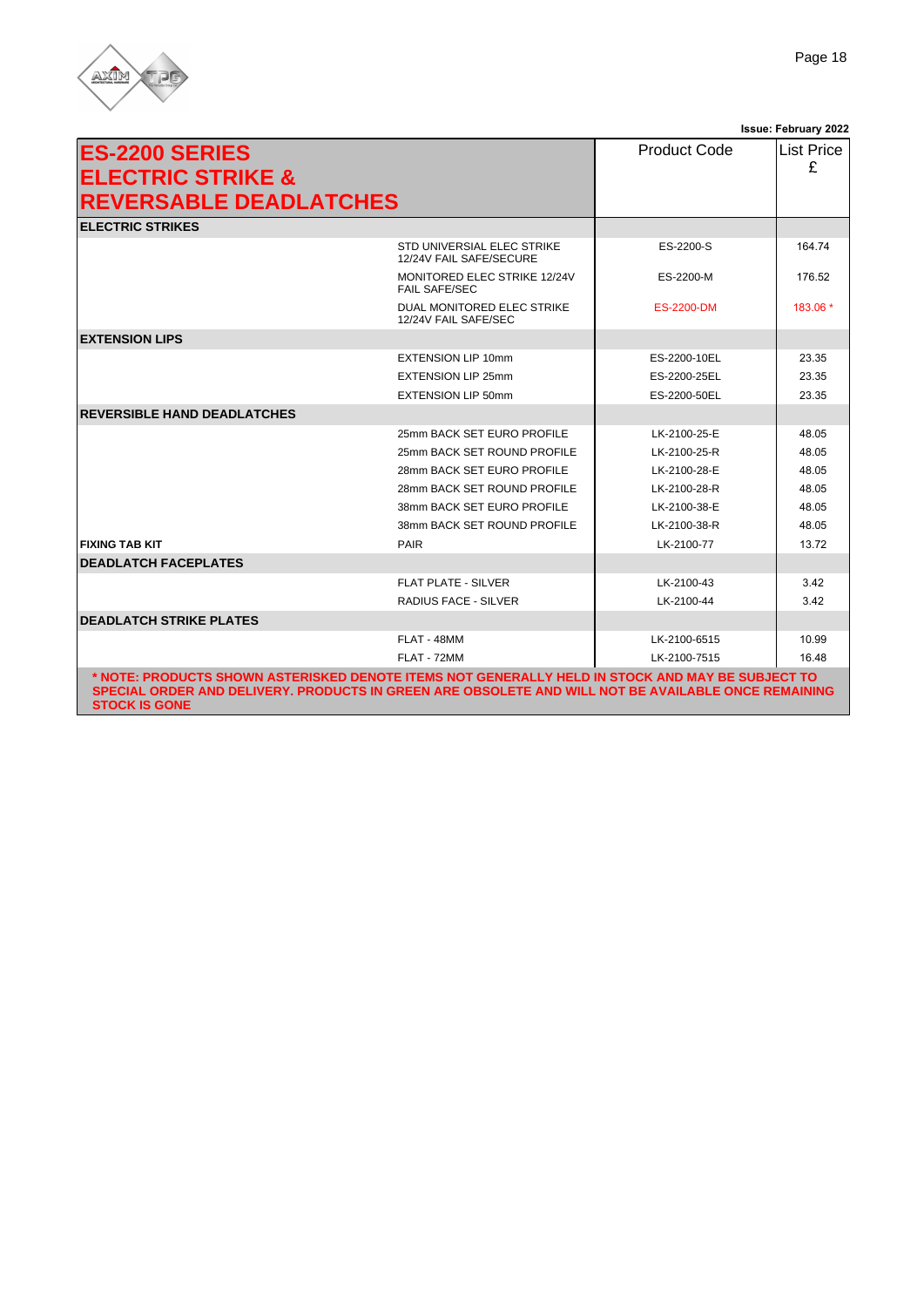

|                                                                                                                                                                                                                                                                                                                   |                                              |                     | Issue: June 2022       |
|-------------------------------------------------------------------------------------------------------------------------------------------------------------------------------------------------------------------------------------------------------------------------------------------------------------------|----------------------------------------------|---------------------|------------------------|
| <b>LP-500 SERIES</b>                                                                                                                                                                                                                                                                                              |                                              | <b>Product Code</b> | <b>List Price</b>      |
| <b>LETTER PLATES</b>                                                                                                                                                                                                                                                                                              |                                              |                     | £                      |
|                                                                                                                                                                                                                                                                                                                   |                                              |                     |                        |
|                                                                                                                                                                                                                                                                                                                   |                                              |                     |                        |
| LETTER PLATE ASSEMBLY COMPRISING:-                                                                                                                                                                                                                                                                                |                                              |                     |                        |
| FULLY WEATHERPROOFED INNER & OUTER SPRUNG FLAPS. BUILT IN SLEEVE FOR<br>10mm - 46mm THICK DOORS. 4 No. 50mm FIXINGS SCREWS & FITTING<br><b>INSTRUCTIONS</b>                                                                                                                                                       |                                              |                     |                        |
|                                                                                                                                                                                                                                                                                                                   | <b>MILL</b>                                  | LP-500-ML           | 31.37                  |
|                                                                                                                                                                                                                                                                                                                   | SILVER ANODISED                              | LP-500-AL           | 31.37                  |
|                                                                                                                                                                                                                                                                                                                   | <b>BLACK ANODISED</b>                        | LP-500-BK           | 31.37                  |
|                                                                                                                                                                                                                                                                                                                   | <b>WHITE POWDER</b>                          | LP-500-WT           | 31.37                  |
|                                                                                                                                                                                                                                                                                                                   | POLISHED SILVER ANODISED<br><b>ALUMINIUM</b> | LP-500-SS           | 31.37                  |
| FULLY WEATHERPROOFED INNER & OUTER SPRUNG FLAPS. BUILT IN SLEEVE FOR<br>10mm - 46mm THICK DOORS. 4 No. 50mm FIXINGS SCREWS & FITTING<br>INSTRUCTIONS COMPLETE WITH EXTENSION SLEEVE FOR USE WITH PANELS OF<br>UP TO 120mm THICK.(SUPPLIED WITH M4 x 120mm LONG FIXINGS & 4 No.<br><b>RETAINING SPRING CLIPS).</b> |                                              |                     |                        |
|                                                                                                                                                                                                                                                                                                                   | <b>MILL</b>                                  | LP-570-ML *         | $41.18*$               |
|                                                                                                                                                                                                                                                                                                                   | SILVER ANODISED                              | LP-570-AL           | 41.18                  |
|                                                                                                                                                                                                                                                                                                                   | <b>BLACK ANODISED</b>                        | LP-570-BK           | 41.18                  |
|                                                                                                                                                                                                                                                                                                                   | <b>WHITE POWDER</b>                          | LP-570-WT           | 41.18                  |
|                                                                                                                                                                                                                                                                                                                   | POLISHED SILVER ANODISED<br>ALUMINIUM        | LP-570-SS*          | $41.18*$               |
|                                                                                                                                                                                                                                                                                                                   | <b>EXTENSION SLEEVE</b>                      | LP-570-EXT          | 11.95                  |
| <b>PLASTIC SPRINGS</b>                                                                                                                                                                                                                                                                                            |                                              | <b>LS-590</b>       | $4.11*$                |
| <b>PH-2100 SERIES</b><br><b>PADDLE HANDLE AND LEVER HANDLES</b>                                                                                                                                                                                                                                                   |                                              | <b>Product Code</b> | <b>List Price</b><br>£ |
| PADDLE HANDLE COMPLETE WITH CAM                                                                                                                                                                                                                                                                                   |                                              |                     |                        |
|                                                                                                                                                                                                                                                                                                                   | PULL TO LEFT                                 | PH-2100-61-AL       | 79.63                  |
|                                                                                                                                                                                                                                                                                                                   | PUSH TO LEFT                                 | PH-2100-62-AL       | 79.63                  |
|                                                                                                                                                                                                                                                                                                                   | PULL TO RIGHT                                | PH-2100-63-AL       | 79.63                  |
|                                                                                                                                                                                                                                                                                                                   | PUSH TO RIGHT                                | PH-2100-64-AL       | 79.63                  |
| <b>PADDLE HANDLE COMPLETE WITH EXTENDED CAM</b>                                                                                                                                                                                                                                                                   |                                              |                     |                        |
|                                                                                                                                                                                                                                                                                                                   | PULL TO LEFT                                 | PH-2100-71-AL       | 85.11                  |
|                                                                                                                                                                                                                                                                                                                   | PUSH TO LEFT                                 | PH-2100-72-AL       | 85.11                  |
|                                                                                                                                                                                                                                                                                                                   | PULL TO RIGHT                                | PH-2100-73-AL       | 85.11                  |
|                                                                                                                                                                                                                                                                                                                   | PUSH TO RIGHT                                | PH-2100-74-AL       | 85.11                  |
| <b>LEVER HANDLE COMPLETE WITH CAM</b>                                                                                                                                                                                                                                                                             |                                              |                     |                        |
|                                                                                                                                                                                                                                                                                                                   | LEFT HAND                                    | PH-2100-50-LH       | 23.35                  |
|                                                                                                                                                                                                                                                                                                                   | <b>RIGHT HAND</b>                            | PH-2100-50-RH       | 23.35                  |
| <b>LEVER HANDLE COMPLETE WITH CAM</b>                                                                                                                                                                                                                                                                             |                                              |                     |                        |
|                                                                                                                                                                                                                                                                                                                   | <b>LEFT HAND</b>                             | PH-2100-68-LH       | 26.10                  |
|                                                                                                                                                                                                                                                                                                                   | <b>RIGHT HAND</b>                            | PH-2100-68-RH       | 26.10                  |
| <b>CAM FOR PH-2100 SERIES</b>                                                                                                                                                                                                                                                                                     |                                              |                     |                        |
|                                                                                                                                                                                                                                                                                                                   | STANDARD                                     | PH-2100-65          | 12.35                  |
|                                                                                                                                                                                                                                                                                                                   | <b>EXTENDED</b>                              | PH-2100-69          | 15.11                  |
| * NOTE: PRODUCTS SHOWN ASTERISKED DENOTE ITEMS NOT GENERALLY HELD IN STOCK AND MAY BE SUBJECT TO<br>SPECIAL ORDER AND DELIVERY. PRODUCTS IN GREEN ARE OBSOLETE AND WILL NOT BE AVAILABLE ONCE REMAINING<br><b>STOCK IS GONE</b>                                                                                   |                                              |                     |                        |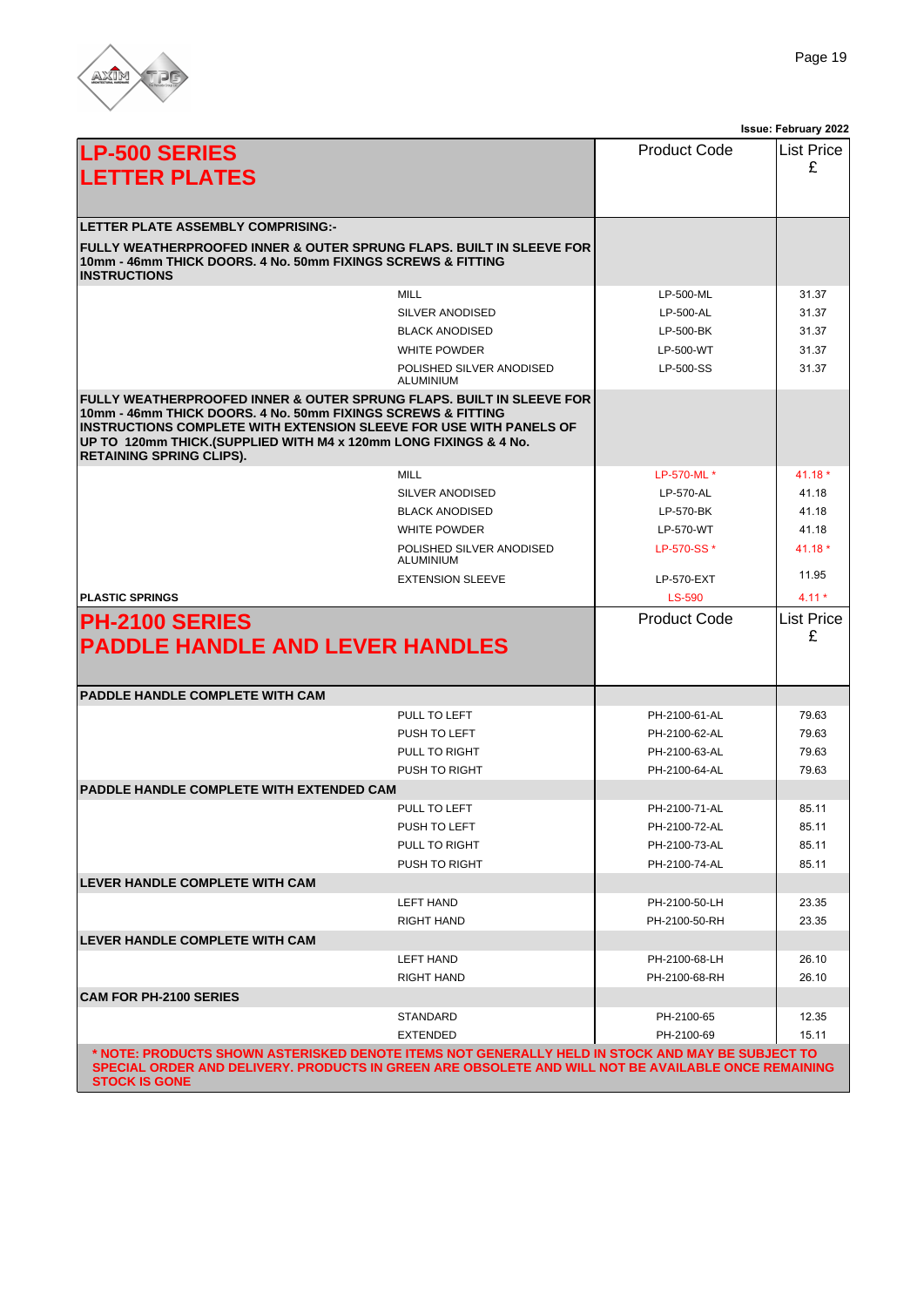

|                                                                                                                                                                                                          |                  |                     | <b>Issue: June 2022</b> |
|----------------------------------------------------------------------------------------------------------------------------------------------------------------------------------------------------------|------------------|---------------------|-------------------------|
| <b>WH SERIES</b>                                                                                                                                                                                         |                  | <b>Product Code</b> | List Price              |
|                                                                                                                                                                                                          |                  |                     | £                       |
| <b>WINDOW HANDLES</b>                                                                                                                                                                                    |                  |                     |                         |
|                                                                                                                                                                                                          |                  |                     |                         |
| <b>ESP HANDLE 20MM SPINDLE L/H</b>                                                                                                                                                                       |                  |                     |                         |
|                                                                                                                                                                                                          | <b>GREY 7016</b> | WH001ANTH           | 7.99                    |
|                                                                                                                                                                                                          | <b>SILVER</b>    | WH001BSVR           | 11.05                   |
|                                                                                                                                                                                                          | <b>BLACK</b>     | WH001DBLK           | 5.70                    |
|                                                                                                                                                                                                          | <b>WHITE</b>     | WH001EWHT           | 5.70                    |
|                                                                                                                                                                                                          | <b>CHROME</b>    | WH001PCHR           | 9.48                    |
| <b>ESP HANDLE 20MM SPINDLE R/H</b>                                                                                                                                                                       |                  |                     |                         |
|                                                                                                                                                                                                          | <b>GREY 7016</b> | WH002ANTH           | 7.99                    |
|                                                                                                                                                                                                          | <b>SILVER</b>    | WH002BSVR           | 11.05                   |
|                                                                                                                                                                                                          | <b>BLACK</b>     | WH002DBLK           | 5.70                    |
|                                                                                                                                                                                                          | <b>WHITE</b>     | WH002EWHT           | 5.70                    |
|                                                                                                                                                                                                          | <b>CHROME</b>    | WH002PCHR           | 9.48                    |
| <b>ESP HANDLE 10MM SPINDLE L/H</b>                                                                                                                                                                       |                  |                     |                         |
|                                                                                                                                                                                                          | <b>GREY 7016</b> | WH003ANTH           | 7.99                    |
|                                                                                                                                                                                                          | <b>SILVER</b>    | WH003BSVR           | 11.05                   |
|                                                                                                                                                                                                          | <b>BLACK</b>     | WH003DBLK           | 5.70                    |
|                                                                                                                                                                                                          | <b>WHITE</b>     | WH003EWHT           | 5.70                    |
|                                                                                                                                                                                                          | <b>CHROME</b>    | WH003PCHR           | 9.48                    |
| <b>ESP HANDLE 10MM SPINDLE R/H</b>                                                                                                                                                                       |                  |                     |                         |
|                                                                                                                                                                                                          | <b>GREY 7016</b> | WH004ANTH           | 7.99                    |
|                                                                                                                                                                                                          | <b>SILVER</b>    | WH004BSVR           | 11.05                   |
|                                                                                                                                                                                                          | <b>BLACK</b>     | WH004DBLK           | 5.70                    |
|                                                                                                                                                                                                          | <b>WHITE</b>     | WH004EWHT           | 5.70                    |
|                                                                                                                                                                                                          | <b>CHROME</b>    | WH004PCHR           | 9.48                    |
| <b>ESP HANDLE 30MM SPINDLE L/H</b>                                                                                                                                                                       |                  |                     |                         |
|                                                                                                                                                                                                          | <b>GREY 7016</b> | WH005ANTH           | 7.99                    |
|                                                                                                                                                                                                          | <b>SILVER</b>    | WH005BSVR           | 11.05                   |
|                                                                                                                                                                                                          | <b>BLACK</b>     | WH005DBLK           | 5.70                    |
|                                                                                                                                                                                                          | <b>WHITE</b>     | WH005EWHT           | 5.70                    |
|                                                                                                                                                                                                          | <b>CHROME</b>    | WH005PCHR           | 9.48                    |
| <b>ESP HANDLE 30MM SPINDLE R/H</b>                                                                                                                                                                       |                  |                     |                         |
|                                                                                                                                                                                                          | <b>GREY 7016</b> | WH006ANTH           | 7.99                    |
|                                                                                                                                                                                                          | SILVER           | WH006BSVR           | 11.05                   |
|                                                                                                                                                                                                          | <b>BLACK</b>     | WH006DBLK           | 5.70                    |
|                                                                                                                                                                                                          | <b>WHITE</b>     | WH006EWHT           | 5.70                    |
|                                                                                                                                                                                                          | <b>CHROME</b>    | WH006PCHR           | 9.48                    |
| <b>COCKSPUR HANDLE 9MM L/H</b>                                                                                                                                                                           |                  |                     |                         |
|                                                                                                                                                                                                          | <b>GREY 7016</b> | WH007ANTH           | 10.72                   |
|                                                                                                                                                                                                          | <b>SILVER</b>    | WH007BSVR           | 14.32                   |
|                                                                                                                                                                                                          | <b>BLACK</b>     | WH007DBLK           | 10.72                   |
|                                                                                                                                                                                                          | <b>WHITE</b>     | WH007EWHT           | 10.72                   |
|                                                                                                                                                                                                          | <b>CHROME</b>    | WH007PCHR           | 13.64                   |
| <b>COCKSPUR HANDLE 9MM R/H</b>                                                                                                                                                                           |                  |                     |                         |
|                                                                                                                                                                                                          | <b>GREY 7016</b> | WH008ANTH           | 10.72                   |
|                                                                                                                                                                                                          | <b>SILVER</b>    | WH008BSVR           | 14.32                   |
|                                                                                                                                                                                                          | <b>BLACK</b>     | WH008DBLK           | 10.72                   |
|                                                                                                                                                                                                          | <b>WHITE</b>     | WH008EWHT           | 10.72                   |
|                                                                                                                                                                                                          | <b>CHROME</b>    | WH008PCHR           | 13.64                   |
| NOTE: PRODUCTS SHOWN ASTERISKED DENOTE ITEMS NOT GENERALLY HELD IN STOCK AND MAY BE SUBJECT TO **<br>SPECIAL ORDER AND DELIVERY. PRODUCTS IN GREEN ARE OBSOLETE AND WILL NOT BE AVAILABLE ONCE REMAINING |                  |                     |                         |
| <b>STOCK IS GONE</b>                                                                                                                                                                                     |                  |                     |                         |
|                                                                                                                                                                                                          |                  |                     |                         |